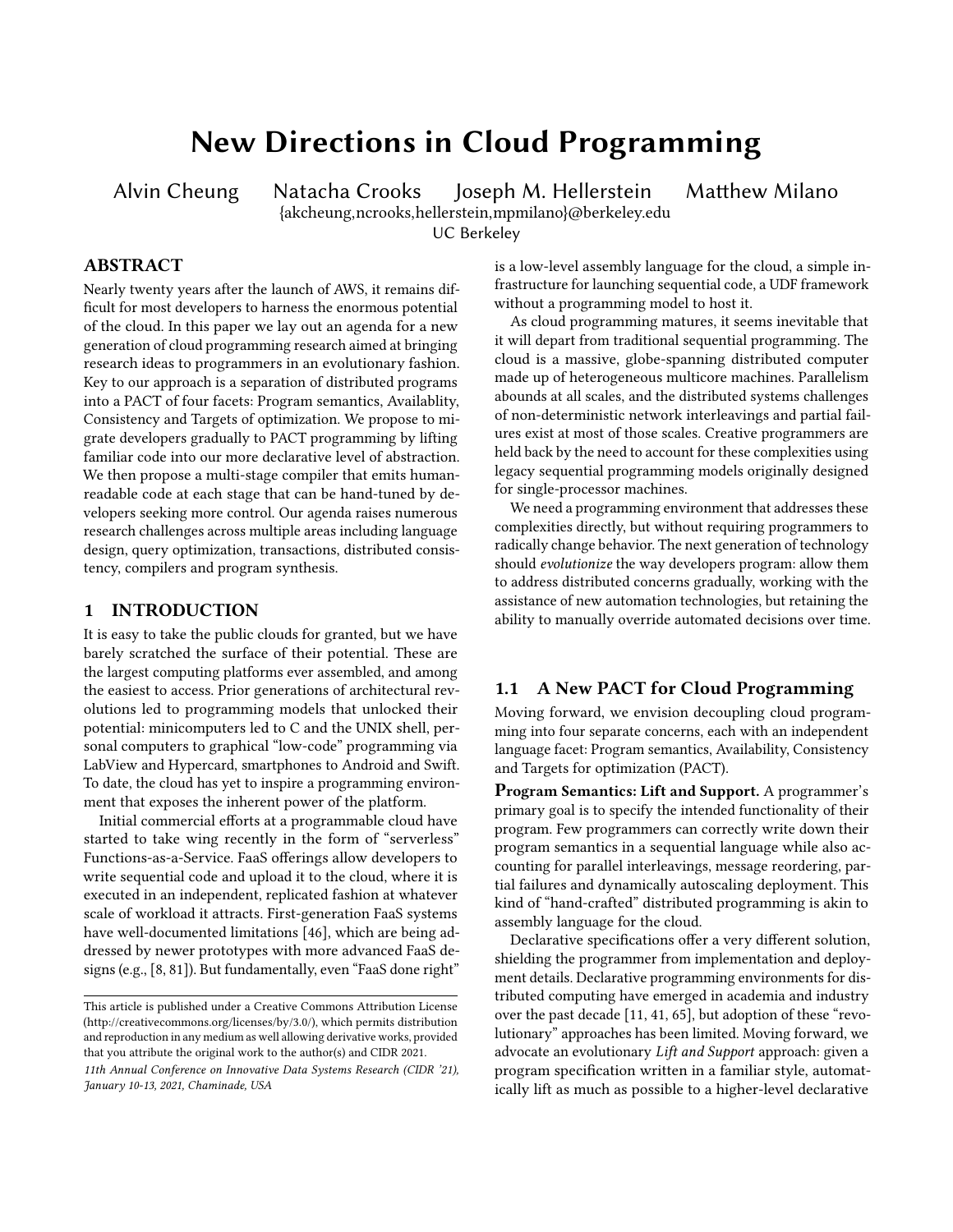Intermediate Representation (IR) used by the compiler, and encapsulate what remains in UDFs (i.e., FaaS Functions).

Availability Specification. Availability is one of the key advantages of the cloud. Cloud vendors offer hardware and networking to deploy services redundantly across multiple relatively independent failure domains. Traditionally, though, developers have had to craft custom solutions to ensure that their code and deployments take advantage of this redundancy efficiently and correctly. Availability protocols are frequently interleaved into program logic in ways that make them tricky to test and evolve. We envision a declarative facet here as well, allowing programmers to specify the availability they wish to offer independent from their program semantics. A compiler stage must then synthesize code to provide that availability guarantee efficiently.

Consistency Guarantees. Many of the hardest challenges of distributed programming involve consistency guarantees. "Sophisticated" distributed programs are often salted with programmer-designed mechanisms to maintain consistency. We advocate a programming environment that separates consistency specifications into a first-class program facet, separated from the basic functionality. A compiler stage can then generate custom code to guarantee that clients see the desired consistency subject to availability guarantees. Disentangling consistency invariants from code makes two things explicit: the desired common-case sequential semantics, and the relaxations of those semantics that are to be tolerated in the distributed setting. This faceting makes it easier for compilers to guarantee correctness and achieve efficiency, it allows enforcement across compositions of multiple distributed libraries, and allows developers to easily understand and modify the consistency guarantees of their code.

Targets for Dynamic Optimization. In the modern cloud, code is not just compiled; it must be deployed as a wellconfigured service across multiple machines. It also must be able to redeploy itself dynamically—autoscale—to work efficiently as workloads grow and shrink by orders of magnitude, from a single multicore box to a datacenter to the globe. We believe cloud frameworks inevitably must lighten this load for general-purpose developers. We envision an environment where programmers can specify multi-objective performance targets for execution, e.g., tradeoffs between billing costs, latency and availability. From there, a number of implementation and deployment decisions must be made. This includes compilation logic like choosing the right data structures and algorithms for "local," sequential code fragments, as well as protocols for message-passing for distributed functionality. It also includes the partitioning, replication and placement of code and data across machines with potentially heterogeneous resources. Finally, the binary executables we generate

need to include dynamic runtime logic that monitors and adapts the deployment in the face of shifting workloads.

For all these facets, we envision a gradual approach to bring programmers on board in an evolutionary manner. Today's developers should be able to get initial success by writing simple familiar programs, and entrusting everything else to a compiler. In turn, this compiler should generate human-centric code in well-documented internal languages, suitable for eventual refinement by programmers. As a start, we believe an initial compiler should be able to achieve performance and cost at the level of FaaS offerings that users tolerate today [\[46\]](#page-12-0), with the full functionality of PACT programming. Programmers can then improve the generated programs incrementally by modifying the lower-level facets or "hinting" the compiler via constraints.

# 1.2 Sources of Inspiration and Confidence

Our goals for the next generation of cloud programming are ambitious, but work over the last decade gives us confidence that we can take significant strides in this direction. A number of ideas from the past decade inform our approach:

Monotonic Distributed Programming. Monotonicity—the property that a program's output grows with its input has emerged as a key foundation for efficient, available distributed programs [\[45\]](#page-12-4). The roots of this idea go back to Helland and Campbell's crystallization of coordination-free distributed design patterns as ACID 2.0: Associative, Commutative, Idempotent and Distributed [\[43\]](#page-12-5). Subsequently, CRDTs [\[78\]](#page-13-2) were proposed as data types with ACI methods, observing that the ACI properties are those of joinsemilattices: algebraic structures that grow monotonically. The connection between monotonicity and order-independence turns out to be fundamental. The CALM Theorem [\[15,](#page-12-6) [44\]](#page-12-7) proved that programs produce deterministic outcomes without coordination *if and only if they are monotonic*. Hence monotonic code can run coordination-free without any need for locking, barriers, commit, consensus, etc. At the same time, our Bloom language [\[11,](#page-12-2) [28\]](#page-12-8) adopted declarative logic programming for distributed computing, with a focus on a monotonic core, and coordination only for non-monotone expressions. Various monotonic distributed language proposals have followed [\[53,](#page-13-3) [63,](#page-13-4) [68\]](#page-13-5). Monotonic design patterns have led to clean versions of complex distributed applications like collaborative editing [\[83\]](#page-13-6), and high-performance, consistency-rich autoscaling systems like the Anna KVS [\[85\]](#page-13-7).

Dataflow and Reactive Programming. Much of the code in a distributed application involves data that flows between machines, and event-handling at endpoints. Distributed dataflow is a notable success story in parallel and distributed computing, from its roots in 1980s parallel databases [\[35\]](#page-12-9) through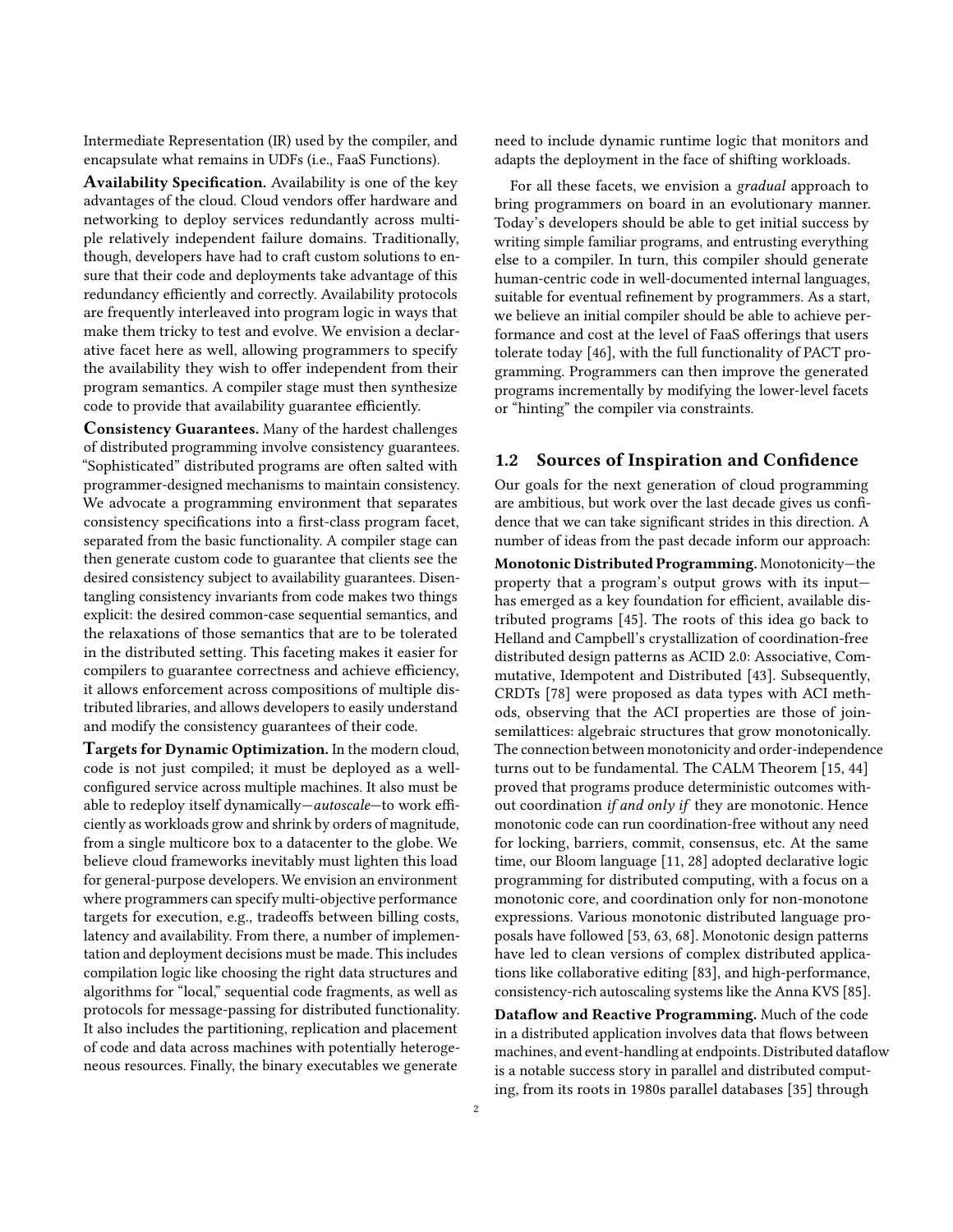to recent work on richer models like Timely Dataflow [\[61\]](#page-13-8) and efforts to autoscale dataflow in the cloud [\[51\]](#page-13-9). For event handling, reactive programming libraries like React.js [\[23\]](#page-12-10) and Rx [\[62\]](#page-13-10) provide a different dataflow model for handling events and mutating state. Given these successes and our experience with dataflow backends for low-latency settings [\[9,](#page-12-11) [58,](#page-13-11) [59\]](#page-13-12) we are optimistic that a combination of dataflow and reactivity would provide a good general-purpose runtime target for services and protocols in the cloud. We are also encouraged by the general popularity of libraries like Spark and React.js—evidence that advanced programmers will be willing to customize low-level IR code in that style.

Faceted Languages. The success of LLVM [\[54\]](#page-13-13) has popularized the idea of multi-stage compilation with explicit internal representation (IR) languages. We are inspired by the success of faceted languages and separation of concerns in systems design, with examples such as the model-view-controller design pattern for building user interfaces [\[38\]](#page-12-12), the three-tier architecture for web applications [\[36,](#page-12-13) [75\]](#page-13-14), and domain-specific languages such as Halide for image processing pipelines [\[71\]](#page-13-15). Dissecting an application into facets enables the compiler designer and runtime developer to choose different algorithms to translate and execute different parts of the application. For instance, Halide decouples algorithm specification from execution strategy, but keeps both as syntactic constructs for either programmer control or compiler autotuning. This decoupling has led Halide to outperform expert hand-tuned code that took far longer to develop, and its outputs are now used in commercial image processing software. Image processing is particularly inspiring, given its requirements for highly optimized code including parallelism and locality in combinations of CPUs and GPUs.

Verified Lifting. Program synthesis is one of the most influential and promising practical breakthroughs in modern programming systems research [\[42\]](#page-12-14). Verified lifting is a technique we developed that uses program synthesis to formulate code translation as code search. We have applied verified lifting to translate code across different domains, e.g., translating imperative Java to declarative SQL [\[26\]](#page-12-15) and functional Spark [\[4,](#page-12-16) [5\]](#page-12-17), translating imperative C to CUDA kernels to Halide [\[6\]](#page-12-18) and to hardware description languages [\[80\]](#page-13-16). Our translated Halide code is now shipping in commercial products. Verified Lifting cannot handle arbitrary sequential code, but our Lift and Support approach should allow us to use it as a powerful programmer aid.

Client-Centric and Mixed Consistency. Within the enormous literature on consistency and isolation, two recent thrusts are of particular note here. Our recent work on clientcentric consistency steps away from traditional low-level histories to offer guarantees about what could be observed by a calling client. This has led to a new understanding of the

<span id="page-2-0"></span>

Figure 1: The HYDRO stack.

connections between transactional isolation and distributed consistency guarantees [\[29\]](#page-12-19). Another theme across a number of our recent results is the composition of services that offer different consistency guarantees [\[31,](#page-12-20) [67,](#page-13-17) [68\]](#page-13-5). The composition of multiple services with different consistency guarantees is a signature of modern cloud computing that needs to be brought more explicitly into programming frameworks.

#### 1.3 Outline

In this paper we elaborate on our vision for cloud-centric programming technologies. We are exploring our ideas by building a new language stack called HYDRO that we introduce next. The development of Hypro is part of our methodology, but we believe that the problems we are addressing can inform other efforts towards a more programmable cloud.

In Section [2](#page-3-0) we provide a high-level overview of the Hy-DRO stack and a scenario that we use as a running example in the paper. In Section [3](#page-4-0) we present our ideas for HYDRO-Logic's program semantics facet, and in Section [4](#page-6-0) we back up and explore the challenge of lifting from multiple distributed programming paradigms into HyproLogic. Section [5](#page-6-1) discusses the data model of HYDROLOGIC and our ability to use program synthesis to automatically choose data representations to meet performance goals. Section [6](#page-7-0) sketches our first explicitly distributed language facet: control over Availability, while Section [7](#page-8-0) covers the challenges in the correlated facet of Consistency. In Section [8](#page-9-0) we discuss lowering Hy-DROLOGIC to the corresponding HYDROFLOW algebra on a single node. Finally, in Section [9](#page-10-0) we address the distributed aspects of optimizing and deploying HYDROFLOW, subject to multi-objective goals for cost and performance.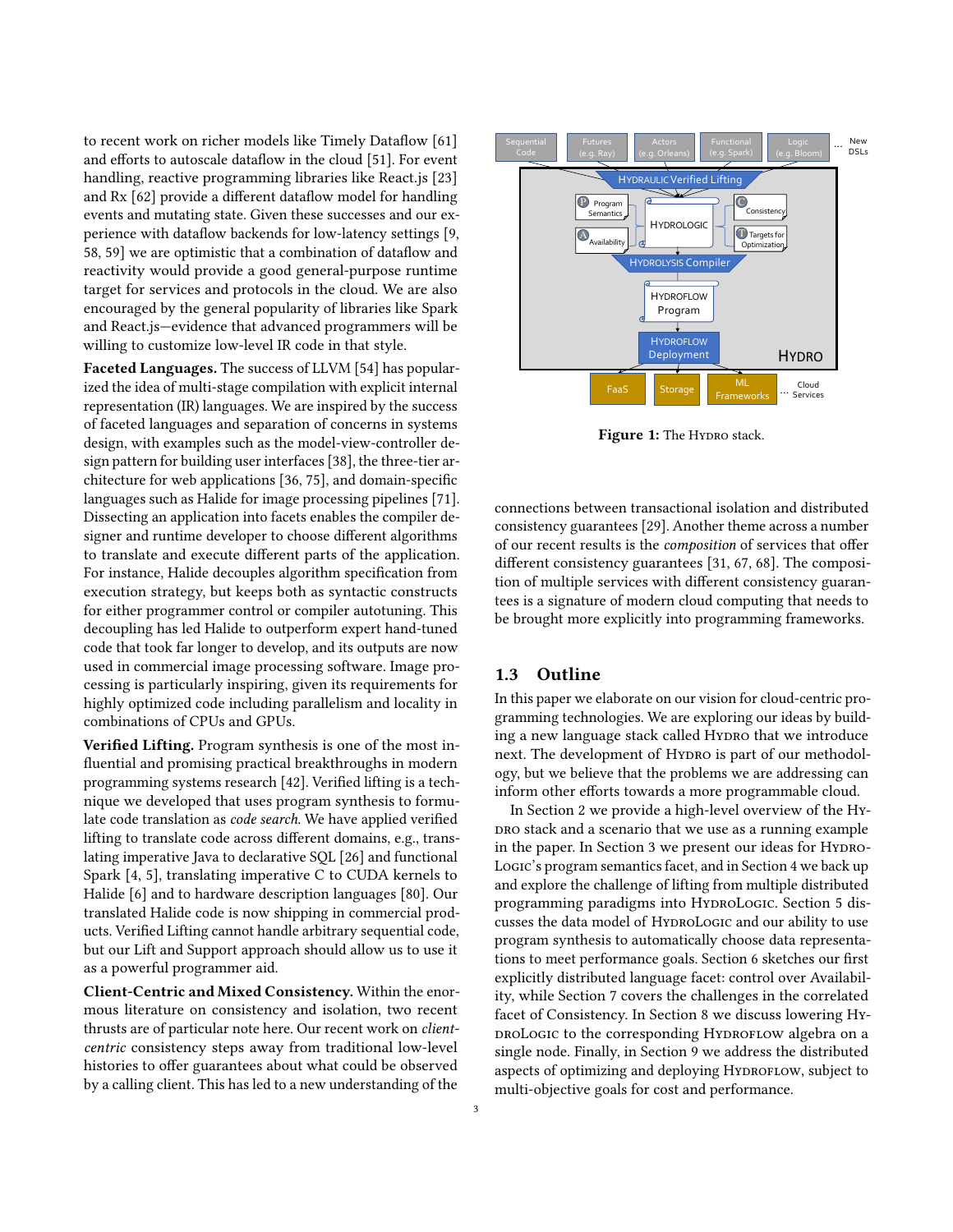# <span id="page-3-0"></span>2 HYDRO'S LANGUAGES

HYDRO consists of a faceted, three-stage compiler that takes programs in one or more distributed DSLs and compiles them to run on a low-level, autoscaling distributed deployment of local programs in the HYDROFLOW runtime.

To bring a distributed library or DSL to the HYDRO platform, we need to lift it to HYDRO's declarative Intermediate Representation (IR) language-HyproLogic. Hence our first stage is the HYDRAULIC Verified Lifting facility (Section [4\)](#page-6-0), which automates that lifting as much as it can, encapsulating whatever logic remains in UDFs.

## 2.1 The Declarative Layer: HYDROLOGIC

The HYDROLOGIC IR (Section [3\)](#page-4-0) is itself multifaceted as seen in Figure [1.](#page-2-0) The core of the IR allows *Program Semantics*  $\mathbb{P}$ to be captured in a declarative fashion, without recourse to implementation details regarding deployment or other physical optimizations. For fragments of program logic that fail to lift to HYDROLOGIC, the language supports legacy sequential code via UDFs executed inline or asynchronously in a FaaS style. The Availability facet  $\bigtriangleup$  allows a programmer to ensure that each network endpoint in the application can remain available in the face of  $f$  failures across specified failure domains (VMs, data centers, availability zones, etc.) In the Consistency facet  $\bigcirc$  we allow users to specify their desires for replica consistency and transactional properties; we use the term "consistency" to cover both. Specifically, we allow service endpoints to specify the consistency semantics that senders can expect to see. The final high-level Targets for Op $timiization$  facet  $\bigcirc$  allows the developer to specify multiple objectives for performance, including latency distributions, billing costs, downtime tolerance, etc.

Given a specification of the above facets, we have enough information to compile an executable cloud deployment. HyproLogic's first three facets identify a finite space of satisfying distributed programs, and the fourth provides performance objectives for optimization in that space.

#### 2.2 Compilation of HyproLogic

The next challenge is to compile a HyproLogic specification into an executable program deployable in the cloud. Rather than generating binaries to be deployed directly on different cloud platforms, we will instead compile HyproLogic specifications into programs written against APIs exposed by the HYDROFLOW runtime (to be discussed in Section [2.3\)](#page-3-1). Doing so allows experienced developers to fine-tune different aspects of a deployment while simplifying code generation. We are currently designing the HYDROFLOW APIs; we envision them to cover different primitives that can be used to implement the HYDROLOGIC facets, such as:

- The choice of data structures for collection types and concrete physical implementations (e.g., join algorithm) to implement the semantics facet running as a local data flow on a single node.
- Partitioning ("sharding") strategies for data and flows among multiple nodes, based on the data model facet.
- Mechanisms that together form the isolation and replica consistency protocols specific to the application.
- Scheduling and coordination primitives to execute data flows across multiple nodes, such as spawning and terminating HYDROFLOW threads on VMs.
- Monitoring hooks inserted into each local data flow to trigger adaptive reoptimization as needed during execution.

These primitives cover a lot of design ground, and we are still exploring their design. A natural initial approach is to provide a finite set of choices as different API calls, and combine API calls into libraries that provide similar functionalities for the compiler or developer to invoke (e.g., different data partitioning mechanisms). We imagine that the HYDROLysis compiler will analyze multiple facets to determine which APIs to invoke for a given application, for instance combining the program semantics and targets for optimization facets to determine which data structures and physical implementations to use. In subsequent sections we illustrate one or more choices for each. Readers familiar with these areas will hopefully begin to see the larger optimization space we envision, by substituting in prior work in databases, dataflow systems, and distributed storage. Note also that many of these features can be bootstrapped in HyproLogic, e.g., by adapting prior work on distributed logic for transaction and consensus protocols [\[9,](#page-12-11) [10\]](#page-12-21), query compilation [\[27\]](#page-12-22), and distributed data structures [\[59\]](#page-13-12).

We are designing a compiler called HyproLysis to take a HyproLogic specification and generate programs to be executed on the HYDROFLOW runtime. As mentioned, our initial goal for HYDROLYSIS is to guarantee correctness while meeting the performance of deployments on commercial FaaS pipelines. Our next goal is to explore different compilation strategies for HYDROLYSIS, ranging from syntax-directed, cost-driven translation (similar to a typical SQL optimizer), to utilizing program synthesis and machine learning for compilation. The faceted design of HyproLogic makes it easy to explore this space: each facet can be compiled independently using (a combination of) different strategies, and the generated code can then be combined and further optimized with low-level, whole program transformation passes.

# <span id="page-3-1"></span>2.3 The Executable Layer: HYDROFLOW

The HYDROFLOW runtime (Section [8\)](#page-9-0) is a strongly-typed single-node flow runtime implemented in Rust. It subsumes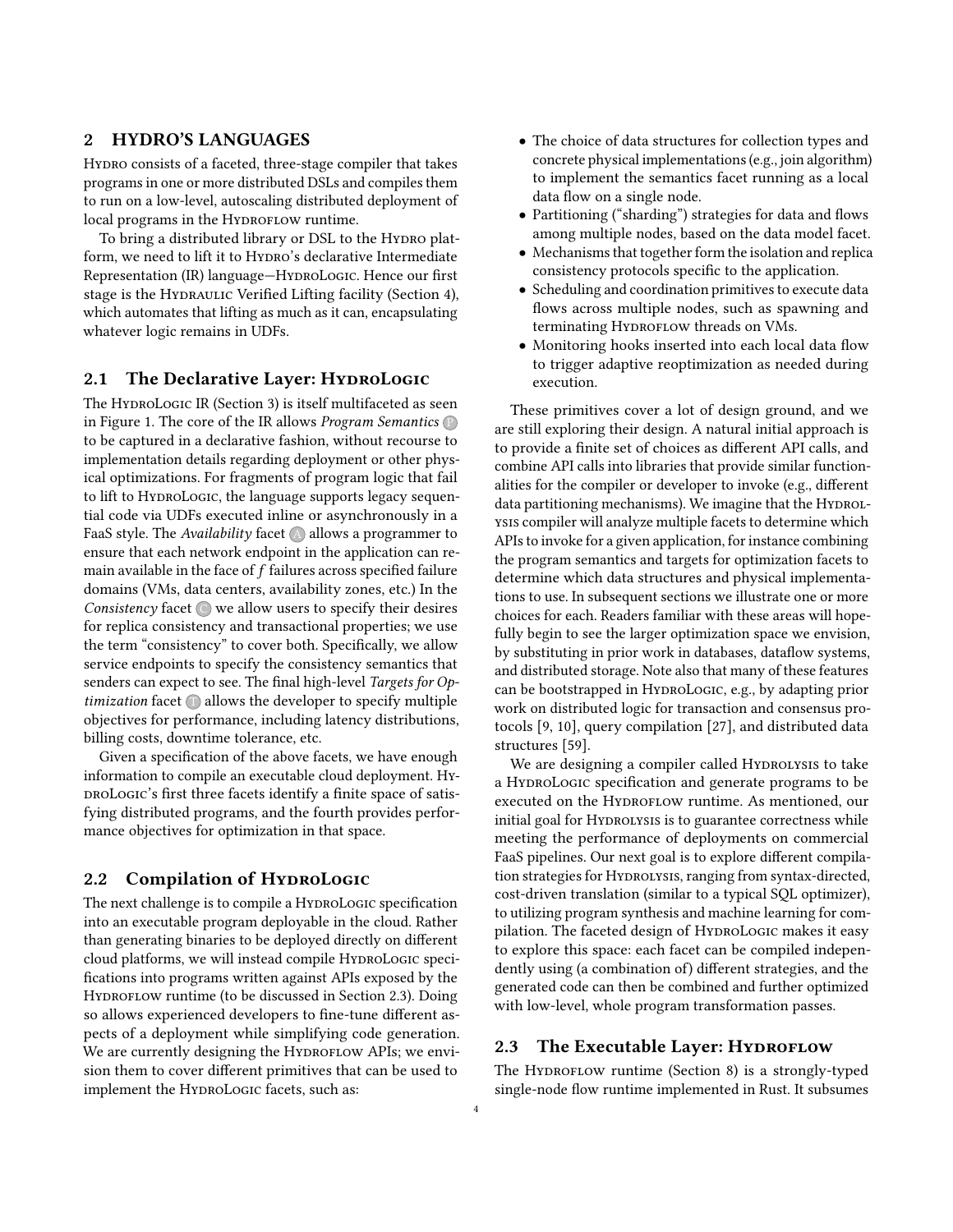<span id="page-4-2"></span>

Figure 2: A simple COVID-19 tracking application.

ideas from both the dataflow engines common in data processing, and the reactive programming engines more commonly used in event-driven UI programming. HYDROFLOW provides an event-driven, flow-based execution model, with operators that produce and consume various types including collections (sets, relations, tensors, etc.), lattices (counters, vector clocks, etc.) and traditional mutable scalar variables.

HYDROFLOW executes within a transducer network [\[15\]](#page-12-6) (Section [3.1\)](#page-4-1). This event model allows for very high efficiency: as in the high-performance Anna KVS [\[85\]](#page-13-7), all state is thread local and HYDROFLOW does not require any locks, atomics, or other coordination for its own execution. Another advantage of the transducer model is the clean temporal semantics. As discussed in Section [3.1,](#page-4-1) all state updates are deferred to end-of-tick and applied atomically, so that handlers do not experience race conditions within a tick. Non-deterministic ordering arises only via explicit asynchronous messages.

# 2.4 A Running Example

As a running example, we start with a simplified backend for a COVID-19 tracking app. We assume a front-end application that generates pairwise contact traces, allows medical organizations to report positive diagnoses, and alerts users to the risk of infection. Sequential pseudocode is in Figure [2.](#page-4-2)

The application logic starts with basic code to add an entry to the set people. The add\_contact function records the arrival of a new contact pair in the contacts list of both people involved. The utility function trace returns

the transitive closure of a person's contacts. Upon diagnosis, the diagnosed function updates the state and sends an alert to the app for every person transitively in contact. Next up is the likelihood function, which allows recipients of an alert to synchronously invoke an imported black-box ML model covid\_predict, which returns a likelihood that the virus propagated to them through the contact graph.

Our final function allocates a vaccine from inventory to a particular person. We will revisit this example shortly, lifted into HydroLogic.

# <span id="page-4-0"></span>3 THE PROGRAM SEMANTICS FACET

In Hydro, our "evolutionary" approach is to accept programs written in sequential code or legacy distributed frameworks like actors and futures. In a best-effort fashion, we lift these programs into a higher-level Internal Representation (IR) language called HYDROLOGIC. Over time we envision a desire among some programmers for a more "revolutionary" approach involving user-friendly syntax that maps fairly directly to HYDROLOGIC or HYDROFLOW and their more optimizable constructs. The IR syntax we present here is preliminary and designed for exposition; we leave the full design of HyproLogic syntax for future work.

We want our IR to be a target that is *optimizable*, general and programmer-friendly. In the next few sections we introduce the IR and the ways in which it is amenable to distributed optimizations. In Appendix [A](#page-14-0) we demonstrate generality by showing how various distributed computing models can compile to HYDROLOGIC.

Figure [3](#page-5-0) shows our running example in a Pythonic ver-sion of HYDROLOGIC. The data model is presented in lines [1](#page-5-1) through [5,](#page-5-2) discussed further in Section [5.](#page-6-1) The program semantics (Section [3.1\)](#page-4-1) are specified in lines [7](#page-5-3) through [35,](#page-5-4) with the consistency facet (Section [7\)](#page-8-0) declared inline for the handler at Line [31](#page-5-5) that does not use the default of eventual. Availability (Section [6\)](#page-7-0) and Target facets (Section [9\)](#page-10-0) appear at the end of the example.

## <span id="page-4-1"></span>3.1 HYDROLOGIC Semantics

HyproLogic's program semantics begin with its event loop, which is based on the transducer model in Bloom [\[11\]](#page-12-2). HyproLogic's event loop considers the current snapshot of program state, which includes any new inbound messages to be handled. Each iteration ("tick") of the loop uses the developer's program specification to compute new results from the snapshot, and atomically updates state at the end of the tick. All computation within the tick is done to fixpoint. The snapshot and fixpoint semantics together ensure that the results of a tick are independent of the order in which statements appear in the program.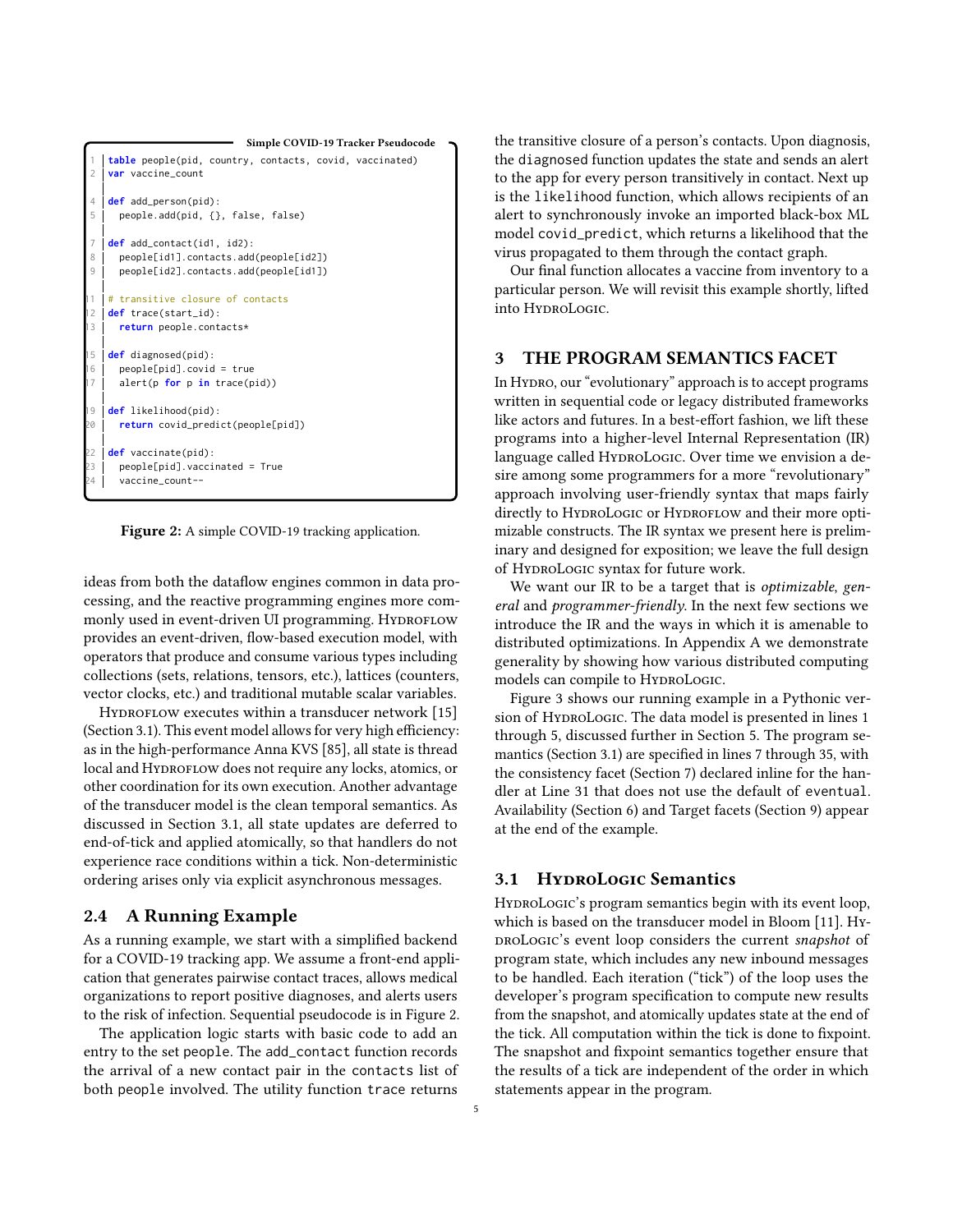```
Simple COVID-19 Tracker App in Pythonic HYDROLOGIC
    class Person: (pid: int, country: string,
             2 contacts: Set(&Person), covid: bool, vaccinated: bool,
             3 key=pid, partition=country)
    table people: Person
5 var vaccine_count: int
    7 on add_person(pid: int):
8 people.merge(Person(pid)) # monotonic mutation
9 return OK
    on add_contact(p: Person, p1: Person):
12 p.contacts.merge(p1) # monotonic mutation
13 p1.contacts.merge(p) # monotonic mutation
14 return OK
16 query transitive(p: Person, p1: Person): # monotonic query
17 ( \uparrow ( \uparrow ) \uparrow for \uparrow in people for \uparrow in \uparrow \uparrow \uparrow \uparrow \uparrow \uparrow \uparrow \uparrow \uparrow \uparrow \uparrow \uparrow \uparrow \uparrow \uparrow \uparrow \uparrow \uparrow \uparrow \uparrow \uparrow \uparrow \uparrow \uparrow 18 {(p, p2) for (p, p1) in transitive for p2 in p1.contacts}
20 on trace(p: Person):
     return (p2 for (p, p2) in transitive(p, _{-})
23 on diagnosed(pid: int):
     24 people[pid].covid.merge(true) # monotonic mutation
25 send alert(p: Person) {p for p in trace(pid)}
    from covid xmission model import covid predict
28 on likelihood(pid: int):
29 return covid_predict(people[pid])
    31 on vaccinate(pid: int, consistency={serializable;
32 vaccine_count >= 0; people.has_key(pid)}):
33 people[pid].vaccinated.merge(True) # monotonic mutation
34 vaccine_count := vaccine_count - 1 # NON-monotonic mutation
35 return OK
    37 availability:
38 default: { domain = AZ, failures = 2 }
39 likelihood: { domain = AZ, failures = 1 }
    41 target:
42 default: { latency = 100ms, cost = 0.01units }
        43 likelihood: { processor = GPU, cost = 0.1units }
```
<span id="page-5-23"></span><span id="page-5-22"></span><span id="page-5-21"></span><span id="page-5-19"></span><span id="page-5-18"></span><span id="page-5-15"></span><span id="page-5-14"></span><span id="page-5-13"></span><span id="page-5-12"></span><span id="page-5-5"></span><span id="page-5-4"></span>Figure 3: A simple COVID-19 tracking application in a Pythonic HydroLogic syntax. Each **on** handler has faceted specifications of consistency, availability and deployment either in the definition (as is done here with consistency specs) or defined in a separate block.

The notion of endpoints and events should be familiar to developers of microservices or actors. Unlike microservices, actors or Bloom, HYDROLOGIC's application semantics provide a simple "single-node" model—a global view of state, and a single event loop providing a single sequence (clock) of iterations (ticks). This single-node metaphor is part of the facet's declarative nature—it ignores issues of data placement, replication, message passing, distributed time and consistency, deferring them to separable facets of the stack.

Basic statements in HYDROLOGIC's program semantics facet come in a few forms:

— Queries derive information from the current snapshot. Queries are named and referenceable, like SQL views, and defined over various lattice types, including relational tables. Line [17](#page-5-6) represents a simple query returning pairs of Persons, the second of whom is a contact in the first. As in Datalog, multiple queries can have the same name, implicitly defining a merge of results across them. Lines [17](#page-5-6) and [18](#page-5-7) are an example, defining the base case and inductive case, respectively, for graph transitive closure<sup>[1](#page-5-8)</sup>. A query  $q$  may have the same name as a data variable  $q$ , in which case the contents of data variable  $q$  are implicitly included in the query result.

— Mutations are requests to modify data variables based on the current contents of the snapshot. Following the transducer model, mutations are deferred until the end of a clock "tick"—they become visible together, atomically, once the tick completes. Mutations take three forms. A lattice merge mutation as in lines [8,](#page-5-9)[12](#page-5-10)[,13,](#page-5-11) or [33](#page-5-12) monotonically "merges in" the lattice value of its argument. The traditional bare assignment operator :=, as in line [34](#page-5-13) represents an arbitrary, likely non-monotonic update. A query  $q$  with the same name as a data variable  $q$  implicitly replaces (mutates)  $q$  at end of tick; this mutation is monotonic iff the query is monotonic.

— Handlers begin with the keyword **on**, and model reactions to messages. Seen within the confines of a tick, though, a handler is simply syntactic sugar for HyDRO statements mapped over a mailbox of messages corresponding to the handler's name. The body of a handler is a collection of HYDROLOGIC statements, each quantified by the particular message being mapped. For example, the add\_person handler on Line [7](#page-5-3) is syntactic sugar for the HyproLogic statements:

1 people.**merge**(Person(a.pid) **for** a **in** add\_person)

```
2 send add_person<response>(message_id: int, payload: Status):
```

```
3 {(a.message_id, OK) for a in add_person}
```
The implicit mailbox add\_person<response> is used to send results to the caller of an add\_purpose API—e.g., to send the HTTP status response to a REST call.

— UDFs are black-box functions, and may keep internal state across invocations. An example UDF, covid\_predict, can be seen in the likelihood handler of line [28.](#page-5-14) UDFs cannot access HYDROLOGIC variables and should avoid any other external, globally-visible data storage. Because UDFs can be stateful and non-idempotent, each UDF is invoked once per input per tick (memoized by the runtime), in arbitrary order.

— Send is an asynchronous merge into a mailbox. As with mutations, sends are not visible during the current tick. Unlike mutations, sends might not appear atomically—each individual object sent from a given tick may be "delayed" an

<span id="page-5-8"></span> $1$ HYDROLOGIC supports recursion and non-monotonic operations (with stratified negation) for both relations and lattices. These features are based on Bloom<sup>L</sup> and the interested reader is referred to [\[28\]](#page-12-8) for details.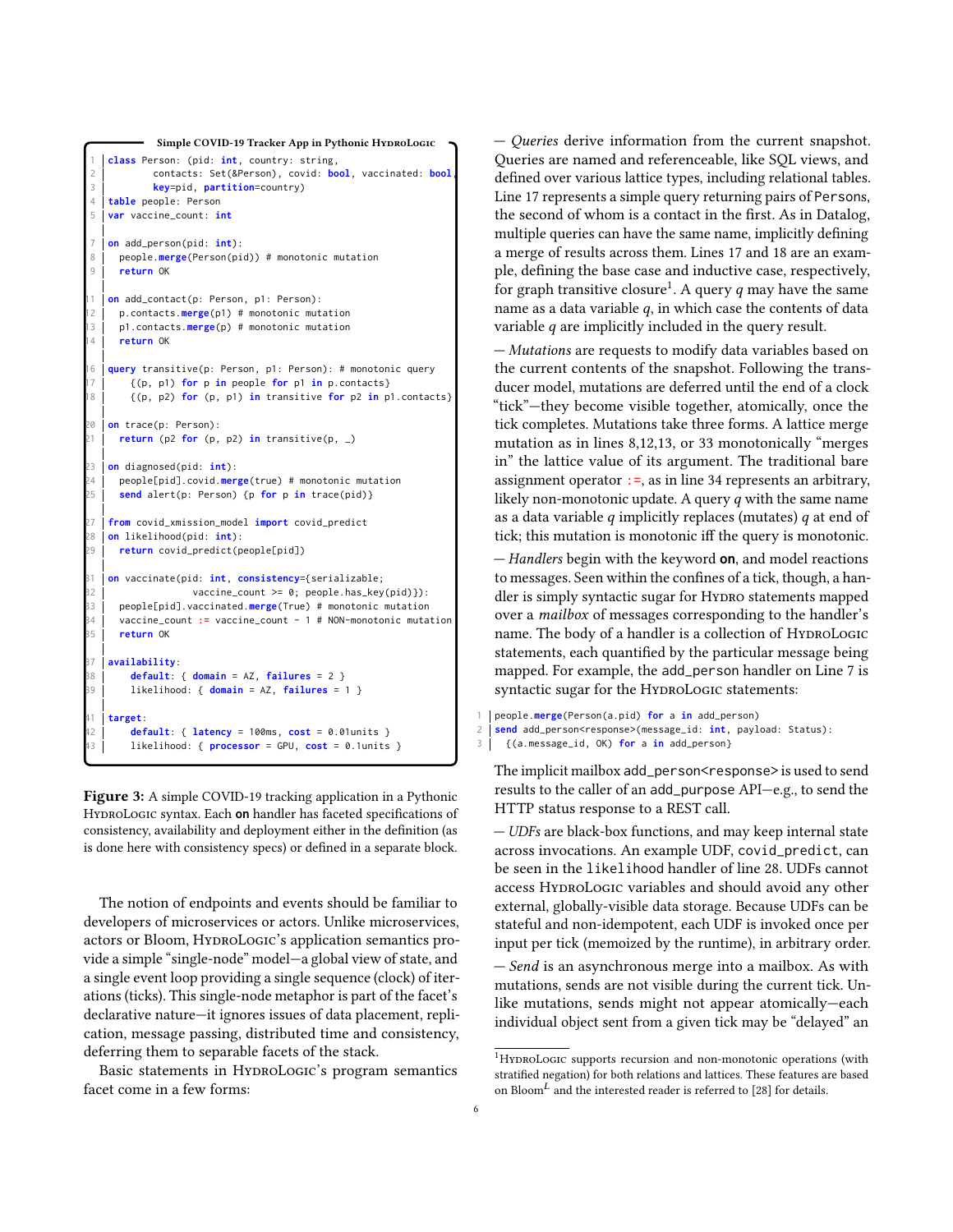unbounded number of ticks, appearing non-deterministically in the specified mailbox at any later tick. Sends capture the semantics of unbounded network delay. Line [25](#page-5-15) provides an internal example, letting the compiler know that we expect alerts to be delivered asynchronously. As another example, we can rewrite the likelihood handler of line [28](#page-5-14) to use a remote FaaS service. This requires sending a request to the service and handling a response:

```
1 on async_likelihood(pid:int, isolation=snapshot)
2 send FaaS((covid_predict, handler.message_id, find_person(pid)))
4 on covid_predict<response>(al_message_id: int, result: bool):
5 send async_likelihood<response>((handler.message_id,
6 al_message_id, result))
```
HyproLogic statements can be bundled into *blocks* of multiple statements, as in the bodies of the add\_contact and vaccinate handlers. Blocks can be declared as objectlike modules with methods to scope naming and allow reuse. Blocks and modules are purely syntactic sugar and we do not describe them further here.

# <span id="page-6-0"></span>4 LIFTING TO HYDROLOGIC

We aim for HYDROLOGIC to be an evolutionary, generalpurpose IR that can be targeted from a range of legacy design patterns and languages, while pointing the way toward coding styles that take advantage of more recent research.

Our goal in the near term is not to convert any arbitrary piece of code into an elegant, easily-optimized HYDROLOGIC program. In particular, we do not focus on lifting existing "hand-crafted" distributed programs to HYDROLOGIC. We have a fair bit of experience (and humility!) about such a general goal. Instead we focus on two scenarios for lifting:

Lifting single-threaded applications to the cloud: Many applications consist largely of single-threaded logic, but would benefit from scaling—and autoscaling—in the cloud. In our earlier work, we have had success using verified lifting to convert sequential imperative code of this sort into declarative frameworks like SQL [\[26\]](#page-12-15), Spark [\[4,](#page-12-16) [5\]](#page-12-17) and Halide [\[6\]](#page-12-18). One advantage of sequential programs—as opposed to handcoded multi-threaded or distributed "assembly code"—is that we do not have to reverse-engineer consistency semantics from ad hoc patterns of messaging or concurrency control in shared memory. Some interesting corpora of applications are already written in opinionated frameworks that assist our goals. For example, applications that are built on top of object-relational mapping (ORM) libraries such as Rails [\[75\]](#page-13-14) and Django [\[36\]](#page-12-13) are essentially built on top of data definition languages (e.g., ActiveRecord [\[1\]](#page-12-23)), which makes it easy to lift the data model, and sometimes explicit transactional semantics as well. ORM-based applications also often serve

as backends for multiple clients and need to scale over time— Twitter is a notorious example of a Rails app that had to be rewritten for scalability and availability.

Evolving a breadth of distributed programming frameworks: There are existing distributed programming frameworks that are fairly popular, and our near-term goal is to embrace these programming styles. Simple examples include FaaS interfaces and big-data style functional dataflow like Spark. Other popular examples for asynchronous distributed systems include actor libraries (e.g., Erlang [\[37\]](#page-12-24), Akka [\[7\]](#page-12-25), Orleans [\[22\]](#page-12-26)), libraries for distributed promises/futures (e.g., Ray [\[69\]](#page-13-18) and Dask [\[32\]](#page-12-27) for Python), and collective communication libraries like that of MPI [\[70\]](#page-13-19). Programs written with these libraries adhere to fairly stylized uses of distributed state and computation, which we believe we can lift rela-tively cleanly to HyproLogic. In [A](#page-14-0)ppendix A we share our initial thoughts and examples in this direction.

Our goals for lifting also offer validation baselines for the rest of our research. If we can lift code from popular frameworks, we can auto-generate a corpus of test cases. HYDRO should aim to compete with the native runtimes for these test cases. In addition, lifting to HYDROLOGIC will hopefully illustrate the additional flexibility Hypro offers via faceted re-specification of consistency, availability and performance goals. And finally, success here across different styles of frameworks will demonstrate the viability of our stack as a common cloud runtime for multiple styles of distributed programming, old and new.

# <span id="page-6-1"></span>5 HYDROLOGIC'S DATA MODELING

HYDROLOGIC data models consist of four components: 1) a class hierarchy that describes how persistent data is structured, 2) relational constraints, such as functional dependencies, 3) persistent collection abstractions like relations, ordered lists, sets, and associative arrays, and 4) declarations for data placement across nodes in distributed deployments.

For instance, Lines [1](#page-5-1)[-5](#page-5-2) in Figure [3](#page-5-0) show an example of persistent data specification for our Covid application. The data is structured as Person objects, each storing an integer pid that serves as a unique id (key), along with a set of references to other Persons that they have been in contact with. Line [3](#page-5-16) illustrates an optional partition value to suggest how Person objects should be partitioned across multiple nodes. (HYDROLOGIC uses the class's unique id to partition by default). Line [4](#page-5-17) then prescribes that the Persons are to be collectively stored in a table keyed on each person's pid that is publicly accessible by all functions in the program.

Partitioning allows developers to hint at ways to scatter data; a similar syntax for locality hints is available. These hints are not required, however: HYDROLOGIC programmers can define their data model without needing to know how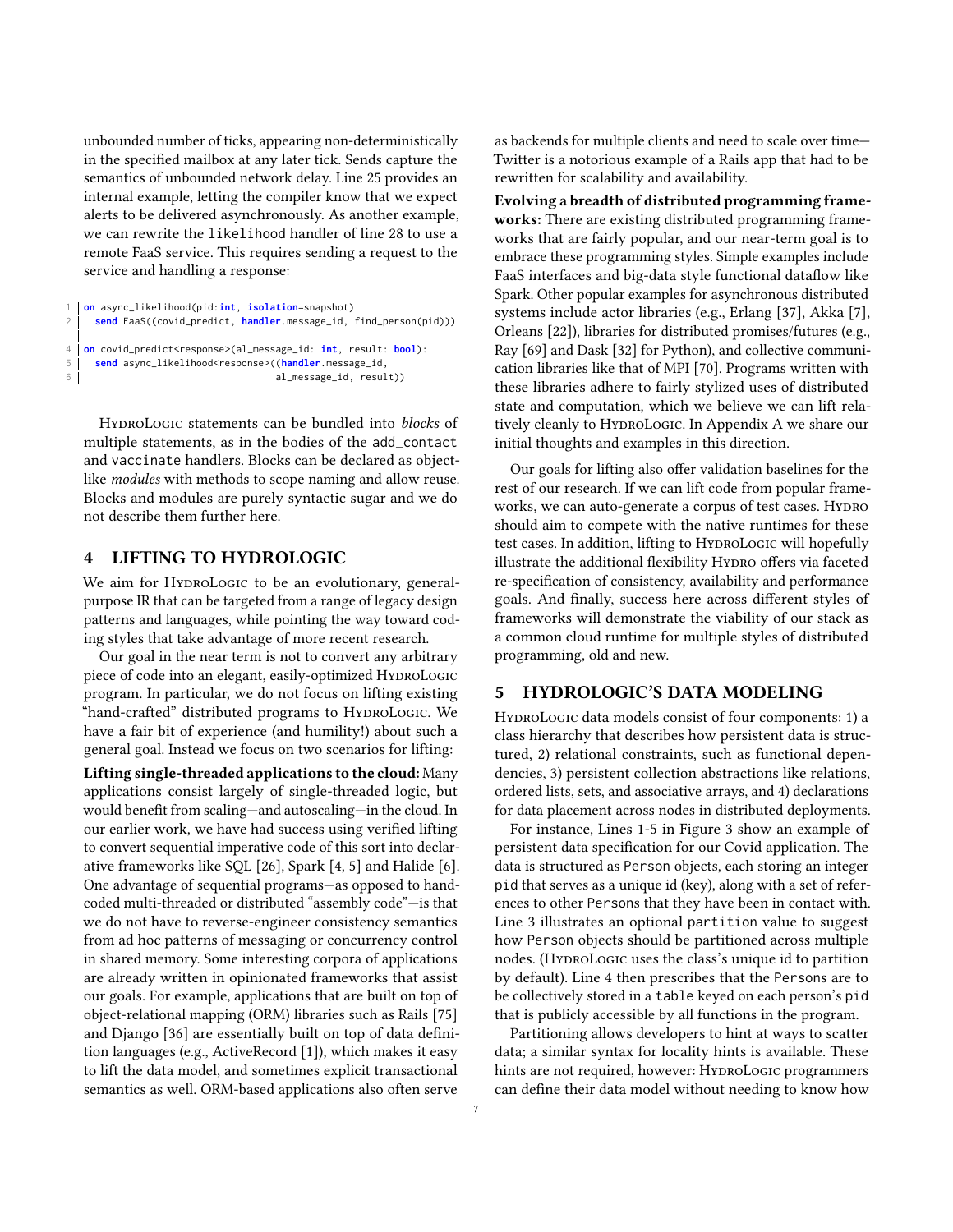their data will be stored in the cloud. The goal of Hypro is to take such user-provided specifications and generate a concrete implementation afterwards.

# 5.1 Design Space

As part of compilation, we need to choose an implementation of the data model facet. For example in our Covid tracker we might store Person objects in memory using an associative array indexed on each person's pid, with each person's contacts field stored as a list with only the pids of the Person objects. Obviously this particular implementation choice has tradeoffs with more normalized choices, depending on workload.

In general, a concrete data structure implementation consists of two components: choosing the container(s) to store persistent data (e.g., a B+-tree indexed on a field declared in one of the persistent classes), and determining the access path(s) given the choices for containers (e.g., an index or full container scan) when looking up a specific object.

We envision that there will be multiple algorithms to generate concrete implementations. These can range from a rule-driven approach that directly matches on specific forms of queries and determines the corresponding implementation (e.g., for programs with many lookup queries based on id, use an associative array to store Person objects), to a synthesis-driven approach that enumerates different implementations based on a grammar of basic data structure implementations [\[48\]](#page-13-20) and a cost model. Access paths can then be determined based on how the containers are selected.

# 5.2 Promise and Challenges

We have designed a data structure synthesizer called Chestnut in our earlier work [\[76,](#page-13-21) [88\]](#page-13-22), focusing on database-backed web applications that are built using ORM libraries. Similar to HyproLogic, Chestnut takes in a user-provided data model and workload specification, and synthesizes data structures to store persistent data once it is loaded into memory. Synthesis is done using an enumeration-based approach based on a set of provided primitives. For example, if a persistently stored class contains N attributes, Chestnut would consider storing all objects in an ordered list, or in an associative array keyed on any of the N unique attributes, or split the N attributes into a subset that is stored in a list, and the rest stored in a B+-tree index. The corresponding access path is generated for each implementation. Choosing among the different options is guided by a cost model that estimates the cost of each query that can potentially be issued by the application. Evaluations using open-source web apps showed that Chestnut can improve query execution by up to 42×.

Searching for the optimal data representation is reminiscent of the physical design problem in data management

research, and there has been a long line of work on that front [\[3\]](#page-12-28) that we can leverage. There has also been work done on data structure synthesis in the programming systems research community [\[55,](#page-13-23) [57\]](#page-13-24) that focuses on the single-node setting, with the goal to organize program state as relations and persistently store them as such.

Synthesizing data structures based on HYDROLOGIC specifications will raise new challenges. First, we will need to design a data structure programming interface that is expressive enough for the program specifications that users will write. Next, we will need a set of data structure "building blocks" that the synthesizer can utilize to implement program specifications. Such building blocks must be composable such that new structures can be designed, yet not too low-level that makes it difficult to verify if the synthesized implementation satisfies the provided specifications.

In addition, synthesizing distributed data structures will require new innovations in devising cost models for data transfer and storage costs, and reasoning about data placement and lookup mechanisms. New synthesis and verification algorithms will need to be devised in order to handle both aspects efficiently. Finally, workload changes (both client request rates and cloud service pricing) motivate incremental synthesis, where initial data structures are generated when the program is deployed, and gradually refined or converted to other implementations based on runtime properties.

# <span id="page-7-0"></span>6 THE AVAILABILITY FACET

The availability facet starts with a simple programmer contract: ensure that each application endpoint remains available in the face of  $f$  independent failures. In this discussion we assume that failures are non-Byzantine. The definition of independence here is tied to a user-selected notion of failure domains: two failures are considered independent if they are in different failure domains. Typical choices for failure domains include virtual machines, racks, data centers, or availability zones (AZs). In line [38](#page-5-18) of Figure [3](#page-5-0) we specify that our handlers should tolerate faults across 2 AZs. In line [39](#page-5-19) we override that spec for the case of the likelihood handler, an ML routine that requires expensive GPU reservations, for which we trade off availability to save cost.

#### 6.1 Design Space

The natural methodology for availability is to replicate service endpoints—execution and state—across failure domains. This goes back to the idea of process pairs in the Tandem computing systems, followed by the Borg and Lamport notions of state machine replication, and many distributed systems built thereafter. For example, when compiling the handler for the add\_contact endpoint in line [11](#page-5-20) of Figure [3,](#page-5-0) we can interpose HyproLogic implementing a load-balancing client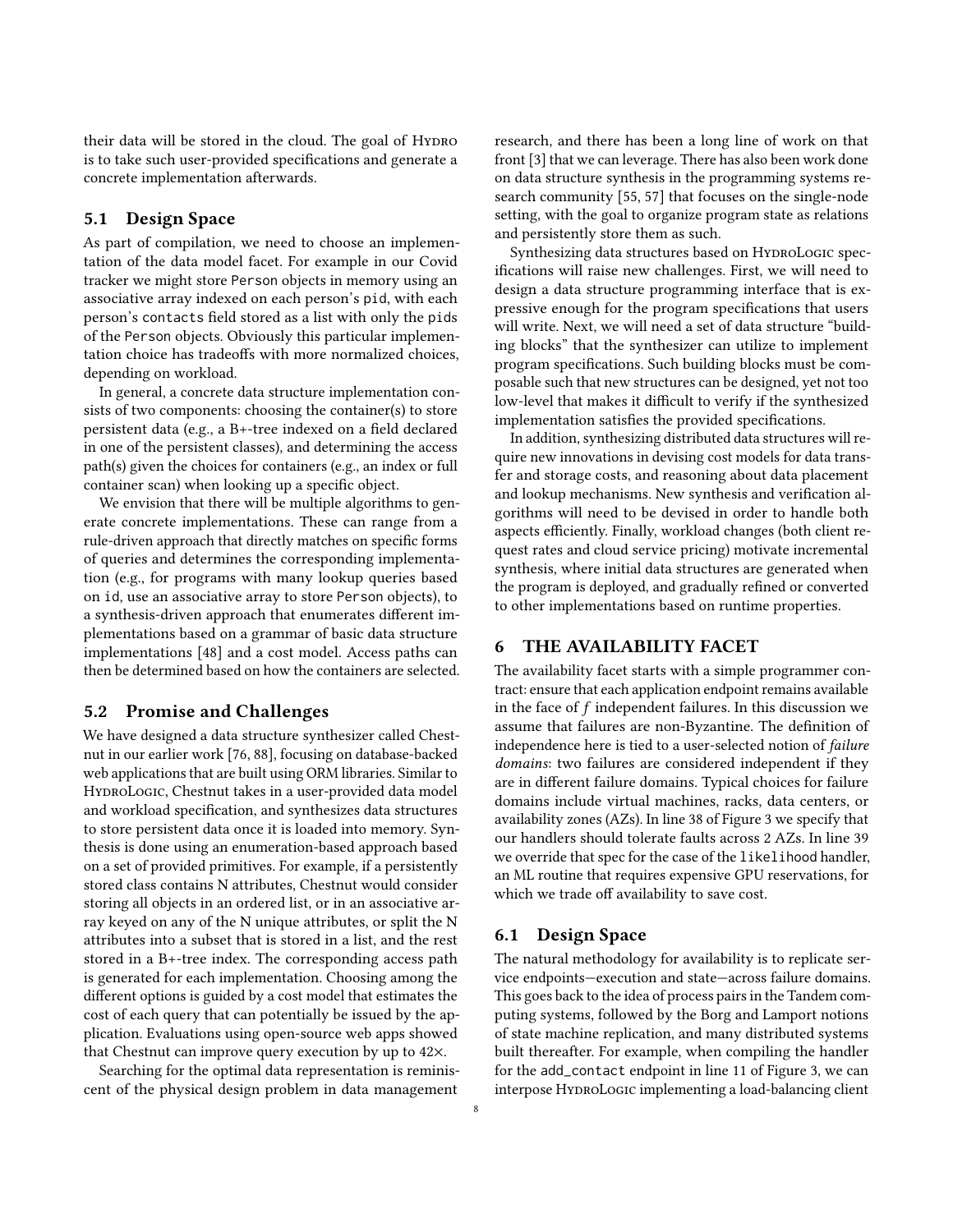proxy module that tracks replicas of the endpoint, forwards requests on to  $f + 1$  of them, and makes sure that a response gets to the client.

Another standard approach is for backend logic to replicate its internal state—often by generating logs or lineage of state mutation events for subsequent replay. We could do this naively in our example by matching each mutation statement with a log statement.

# 6.2 Promise and Challenges

Whether using replication or replay, availability is fundamentally achieved by redundancy of state and computation. The design of that redundancy is typically complicated by two issues. The first is cost. In the absence of failure, redundancy logic can increase latency. Worse, running an identical replica of a massive service could be massively expensive. As a result, some replication schemes reduce the cost of replicas by having them perform logic that is different from—but semantically equivalent to—state change at the main service. A standard example is to do logical logging at the storage level, without redundantly performing application behavior. In general, it would of course be challenging to synthesize sophisticated database logging and recovery protocols from scratch. But simpler uses of activity logs for state replication are an increasingly common design pattern for distributed architectures [\[20,](#page-12-29) [39,](#page-12-30) [50\]](#page-13-25), and use of these basic log-shipping patterns and services could offer a point in the optimization space of latency, throughput and resource consumption that differs from application-level redundancy.

The second complication that arises immediately from availability is the issue of consistency across redundant state and computation, which we address next with its own facet.

# <span id="page-8-0"></span>7 THE CONSISTENCY FACET

The majority of distributed systems work has relegated consistency issues to the storage or memory layer. But the past decade has seen a variety of clever applications (shopping carts [\[33\]](#page-12-31), collaborative editing systems [\[83\]](#page-13-6), gradiant descent [\[72\]](#page-13-26), etc.) that have demonstrated massive performance and availability benefits by customizing consistency at the application layer. In Hypro we aim to take full programsincluding compositions of multiple independent modules and automatically generate similarly clever, "just right" code to meet application-specific consistency specifications.

The idea of raising transactional consistency from storage to the programming language level is familiar from object databases [\[16\]](#page-12-32) and distributed object systems. Liskov's Argus language [\[56\]](#page-13-27) is a canonical example, with each distributed method invoked as an isolated (nested) transaction, strictly enforced via locking and two-phase commit. This provides strong correctness properties—unnecessarily strong, since not every method call in a distributed application requires strong consistency or perfect isolation. From our perspective today, Argus and its peers passed up the biggest question they raised: if all the application code is available, how *little* enforcement can the compiler use to provide those semantics? And what if those semantics are weaker than serializability?

As seen in the example of Figure [3,](#page-5-0) HYDROLOGIC allows consistency to be specified at the level of the client API handlers. Like all our facets, consistency can be specified inline with the handler definition (as in Figure [3\)](#page-5-0), or in a separate consistency block. In practice, applications are built from code written by different parties for potentially different purposes. As a result the original consistency specs provided for different handlers may be heterogeneous within a single application. What matters in the end is to respect the (possibly heterogeneous) consistency that clients of the application can observe from its public interfaces.

In Figure [3,](#page-5-0) the add\_person handler uses default eventual consistency. This ensures that if the two people in the arguments are not physically co-located, then each person (and each replica) can be updated without waiting for any others.

As a different example, the vaccinate handler specifies serializability and a non-negative vaccine\_count constraint. We might be concerned that serializability for this handler will require strong consistency from other handlers. Close analysis shows this is not the case: vaccinate is the only handler that references vaccine\_count, and all references to people are monotonic and hence reorderable including the mutation in vaccinate. Hence if vaccinate completes for some pid in any history, there is an equivalent serial history in which vaccinate(pid) runs successfully with the same initial value of vaccine\_count and the same resulting value of both vaccine\_count and people.

# 7.1 Design Space

In HYDROLOGIC we enable two different types of consistency specifications: traditional history-based guarantees, and application-centric invariants. History-based guarantees are prevalent today, with widely agreed-upon semantics. For example, serializability, linearizability, sequential consistency, causal consistency, and others specifically constrain the ordering of conflicting operations and in turn define "anomalies" that applications can observe. The second type of consistency annotation we allow is application-centric, and makes use of Hydrologic's declarative formulation. Past work has demonstrated that invariants are a powerful way for developers to precisely specify what guarantees are necessary at application level [\[18,](#page-12-33) [21,](#page-12-34) [30,](#page-12-35) [45,](#page-12-4) [60,](#page-13-28) [74,](#page-13-29) [79,](#page-13-30) [84\]](#page-13-31). These include motonicity invariants that guarantee convergent outcomes, or isolation invariants for predicates on visible states—e.g., positive bank accounts or referential integrity.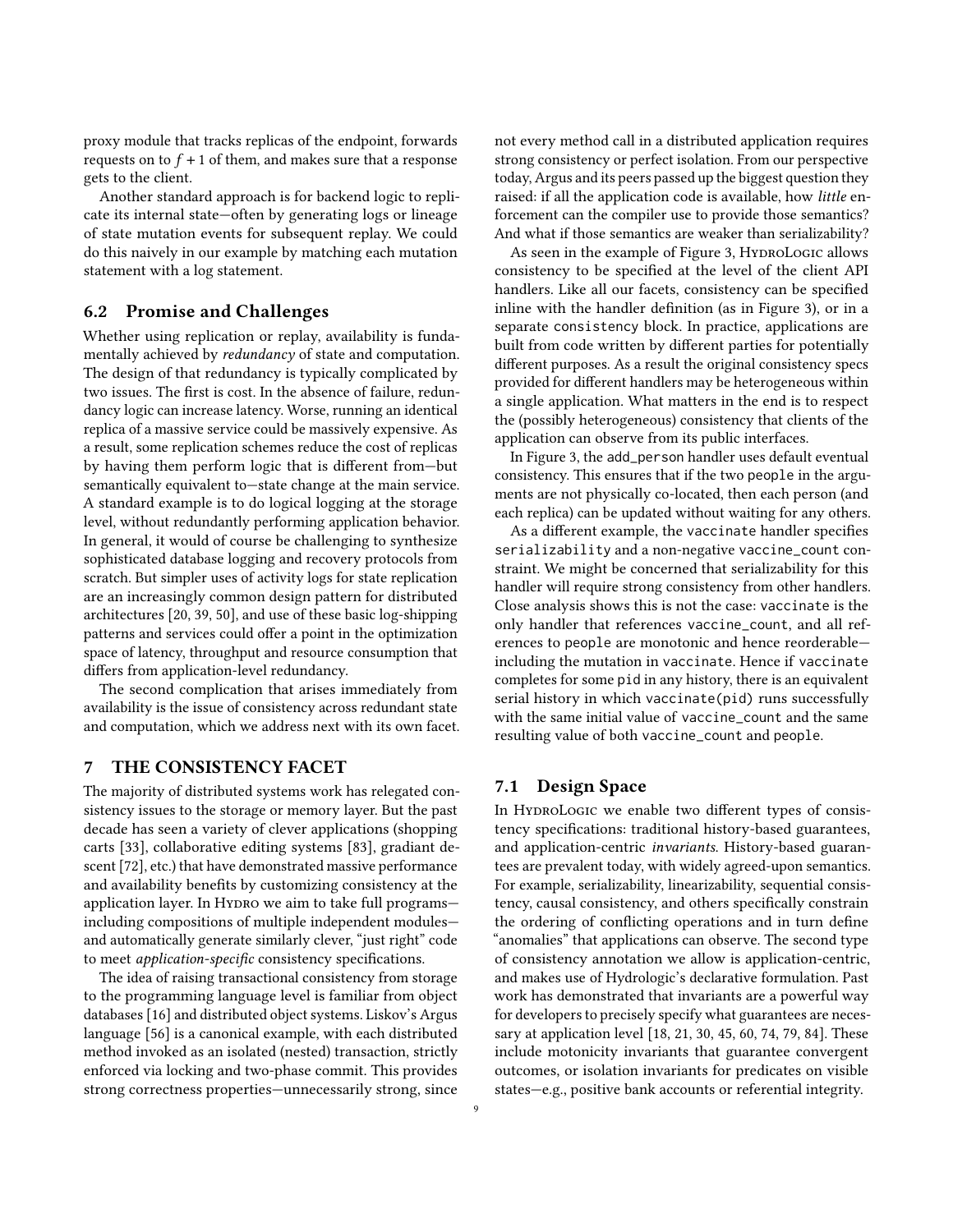## 7.2 Promise and Challenges

Many challenges fall out from an agenda of compiling arbitrary distributed code to efficiently enforce consistency invariants. Based on work to date, we believe the field is ripe for innovation. Here we highlight some key challenges and our reasons for optimism.

Metaconsistency Analysis: Servicing a single public API call may require crossing multiple internal endpoints with different consistency specifications. This entails two challenges: identifying the possible composition paths, and ensuring metaconsistency: the consistency of heterogeneous consistency specs along each path. The first problem amounts to dataflow analysis across HyproLogic handlers; this is easy to do conservatively in a static analysis of a HyproLogic program, though we may desire more nuanced conditional solutions enforced at runtime. The question of metaconsistency is related to our prior work on mixed consistency of black-box services  $[31, 67, 68]$  $[31, 67, 68]$  $[31, 67, 68]$  $[31, 67, 68]$  $[31, 67, 68]$ . In the Hydro context we may use third-party services, but we also expect to have plenty of white-box HYDROLOGIC code, where we have the flexibility to change the consistency specs across modules to make them consistent with the consistency of endpoint specifications. Our recent work on client-centric consistency offers a unified framework for reasoning about both transactional isolation and distributed consistency guarantees [\[29\]](#page-12-19).

Consistency Mechanisms: Given a consistency requirement, we need to synthesize code to enforce it. There are three broad approaches to choose from. The first is to recognize when no enforcement is required for a particular code block—examples include the monotonicity and invariant confluence analyses mentioned above. Another is for the compiler to wrap or "encapsulate" state with lattice metadata that allows for local (coordination-free) consistency enforcement at each endpoint—this is the approach in our work on the Cloudburst FaaS [\[81\]](#page-13-0) and Hydrocache [\[86\]](#page-13-32). The third approach is the traditional "heavyweight" use of coordination protocols, including barriers, transaction protocols, consensus-based logs for state-machine replication and so on. The space of enforcement mechanisms is wide, but there are well-known building blocks in the literature that we can use to start on our software synthesis agenda here.

Consistency Placement: Understanding consistency specs and mechanisms is not enough—we can also reason about where to invoke the mechanism in the program, and how the spec is kept invariant downstream. This flexibility arises when we consider consistency at an application level rather than as a storage guarantee. As a canonical example, the original work on Dynamo's shopping carts was coordinationfree except for "sealing" the final cart contents for checkout [\[11,](#page-12-2) [33,](#page-12-31) [43\]](#page-12-5). Conway [\[28\]](#page-12-8) shifted the sealing to the end-user's

browser code where it is decided unilaterally (for "free") in an unreplicated stage of the application. When shopping ends, the browser ships a compressed manifest summarizing the final content of the cart. Maintaining the final cart state at the replicas then becomes coordination-free as well: each replica can eagerly move to checkout once its contents match the manifest. Alvaro systematized this sealing idea in Blazes [\[12\]](#page-12-36); more work is needed to address the variety of coordination guarantees we wish to enforce and maintain.

Clearly these issues are correlated, so a compiler will have to explore the space defined by their combinations.

# <span id="page-9-0"></span>8 THE HYDROFLOW IR

Like many declarative languages, to execute HyproLogic we translate it down to a lower-level algebra of operators that can be executed in a flow style on a single node, or partitioned and pipelined across multiple nodes (Section [9\)](#page-10-0). Most of these operators are familiar from relational algebra and functional libraries like Spark and Pandas. Here we focus on the unique aspects of the HyproLogic algebra.

## 8.1 Design Space

The HYDROFLOW algebra has to handle all the constructs of HYDROLOGIC's event loop. One of the key goals of the HY-DROFLOW algebra design is a unification of dataflow, lattices and reactive programming. Typical runtimes implement a dataflow model of operators over streaming collections of individual items. This assumes that collection types and their operators are the primary types in any program. We want to accommodate lattices beyond collection types. For example, a COUNT query takes a set lattice as input and produces an integer lattice as output; we need the output of that query to "pipeline" in the same fashion as a set. In addition, to capture state mutation we want to adapt reactive programming models (e.g., React.js and Rx). that provide ordered streams propagating changes to individual values over time.

In deployment, a Hypro program involves HyproFLOW algebra fragments running at multiple nodes in a network, communicating via messages. Inbound messages appear at HYDROFLOW ingress operators, and outbound messages are produced by egress operators. These operators are agnostic to networking details like addressing and queueing, which are parameterized by the target facet. However, as a working model we can consider that a network egress point in Hy-DROFLOW can be parameterized to do explicit point-to-point networking, or a content-hash-based style of addressing. As a result, local HYDROFLOW algebra programs can participate as fragments of a wide range of deployment models, including parallel intra-operator partitioning (a la Exchange or MapReduce) as well as static dataflows across algebraic operators, or dynamic invocations of on-demand operators.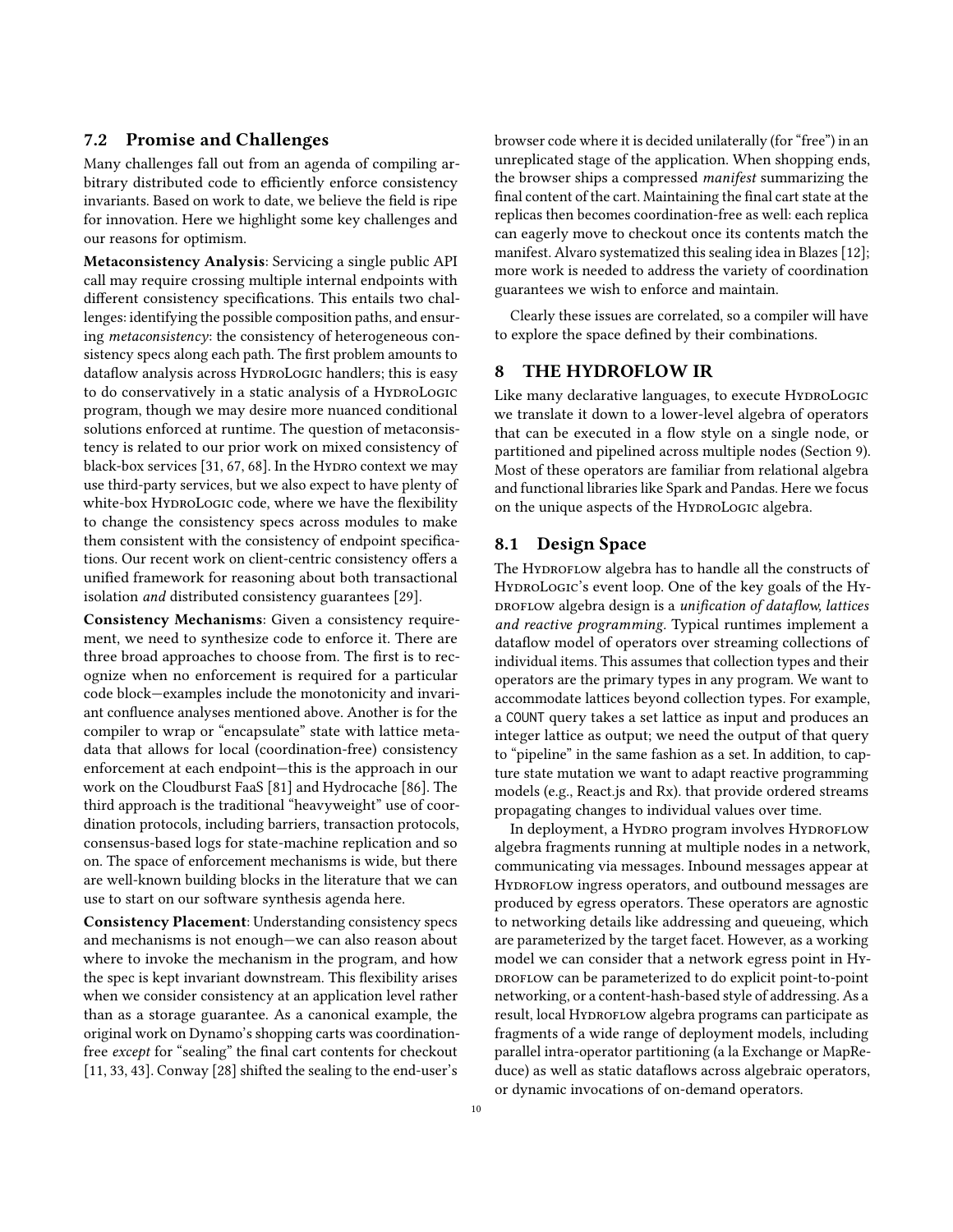<span id="page-10-1"></span>

Martin Kleppmann @martinkl · Nov 12, 2020  $\circ \circ \circ$ Today in "distributed systems are hard": I wrote down a simple CRDT algorithm that I thought was "obviously correct" for a course I'm teaching. Only 10 lines or so long. Found a fatal bug only after spending hours trying to prove the algorithm correct. for

Figure 4: On the trickiness of manual checks for monotonicity. The full thread includes pseudocode and fixes [\[52\]](#page-13-33).

# 8.2 Promise and Challenges

A program in HYDROLOGIC can be lowered (compiled) to a set of single-node HYDROFLOW algebra expressions in a straightforward fashion, much as one can compile SQL to relational algebra. Our concern at this stage of lowering is scoped to single-node, in-memory performance; issues of distributed computing are deferred to Section [9.](#page-10-0) The design space here is similar to that of traditional query optimization, and classical methods such as Cascades are a plausible approach [\[40\]](#page-12-37). We are also considering more recent results in program synthesis here, since they have shown promise in traditional query optimization [\[24,](#page-12-38) [26\]](#page-12-15).

The design of the HYDROFLOW algebra is a work in progress, and achieving a semantics that unifies all of its aspects is non-trivial. In addition, two other challenges arise naturally.

Monotonicity typechecking: Current models for monotonic programming like CRDT libraries expect programmers to guarantee the monotonicity of their code manually. This is notoriously tricky-see Figure [4.](#page-10-1) Bloom<sup>L</sup> attempted to simplify this problem by replacing monolithic CRDTs with monotone compositions of simpler lattices, but correctness was still assumed for the basic lattices and composition functions. We wish to go further, providing an explicit monotone type modifier, and a compiler that can typecheck monotonicity. Guarantees of monotonicity can be exploited to ensure guarantees from the consistency facet (Section [7\)](#page-8-0) as part of the Optimization facet (Section [9\)](#page-10-0).

Representation of flows beyond collections: Algebras defined for a collection type C<T> (e.g., relational algebra on set<tuple>) are often implemented in a dataflow of operators over the underlying element type T, or over incremental batches of elements. This differential approach is well-suited for operators on C<T> that have stateless implementations over T—e.g., map, select and project. Other operators require stateful implementations that use ad-hoc internal memory management to rebuild collections of type C<T> across invocations over type T. This makes it difficult for a compiler to check properties like determinism or monotonicity. Moreover, in HYDROFLOW we want to expand flow computation beyond collection types to lattices and reactive scalar values. Hence we need to support operators that view inputs differentially or all-at-once, providing clear semantics for both cases, and allowing properties like monotonicity to be statically checked by a compiler.

Copy efficiency: In many modern applications and systems, the majority of compute time is spent in copying and formatting data. Developers who have built high-performance query engines know that it is relatively easy to build a simple dataflow prototype, and quite hard to build one that makes efficient use of memory and minimizes the cost of data copying and redundant work. Taking a cue from recent systems like Timely Dataflow [\[61\]](#page-13-8), we use the ownership properties of the Rust language to help us carefully control how data is managed in memory along our flows.

# <span id="page-10-0"></span>9 THE TARGET FACET

After specifying various semantic aspects of the application, the final facet describes the targets for optimization that the cloud runtime should achieve, as described in Section [1.1.](#page-0-0) Such targets can include a cost budget to spend on running the application on the cloud, maximum number of machines to utilize, specific capabilities of the hosted machines (e.g., GPU on board), latency requirements for any of the handlers, etc. We imagine that the user will provide a subset of these configuration parameters and leave the rest to be determined by HYDROLYSIS.

For example, lines [41](#page-5-21)[-43](#page-5-22) in Figure [3](#page-5-0) show the targets for our COVID application. Line [42](#page-5-23) specifies the default latency/cost goals for handlers; line [43](#page-5-22) specializes this for machine-learning-based likelihood handler, dictating the use of GPU-class machines with a higher budget per call.

Compared to the current practice of deployment configurations spread across platform-specific scripts [\[13,](#page-12-39) [66\]](#page-13-34), program annotations [\[73\]](#page-13-35), and service level agreements, HYDROLOGIC allows developers to consolidate deployment-related targets in an isolated program facet. This allows developers to easily see and change the cost/performance profiles of their code, and enables HYDROLOGIC applications to be deployed across different cloud platforms with different implementations.

#### 9.1 Design Space

Given a HYDROLOGIC specification, the HYDROLYSIS compiler will attempt to find an implementation that satisfies the provided constraints subject to the desired overall objectives. As discussed in Section [2,](#page-3-0) HYDRO will first generate an initial implementation of the application based on the previously described facets. The initial implementation would have various aspects of the application determined: algorithms for data-related operations, replication and consistency protocols, etc. What remains are the runtime deployment aspects such as mapping of functions and data to available machines.

For instance, given the code in Figure [3,](#page-5-0) HYDRO can formulate the runtime mapping problem as an integer programming problem, based on our prior work [\[25,](#page-12-40) [87\]](#page-13-36). Such a mapping problem can be formulated as a dynamic program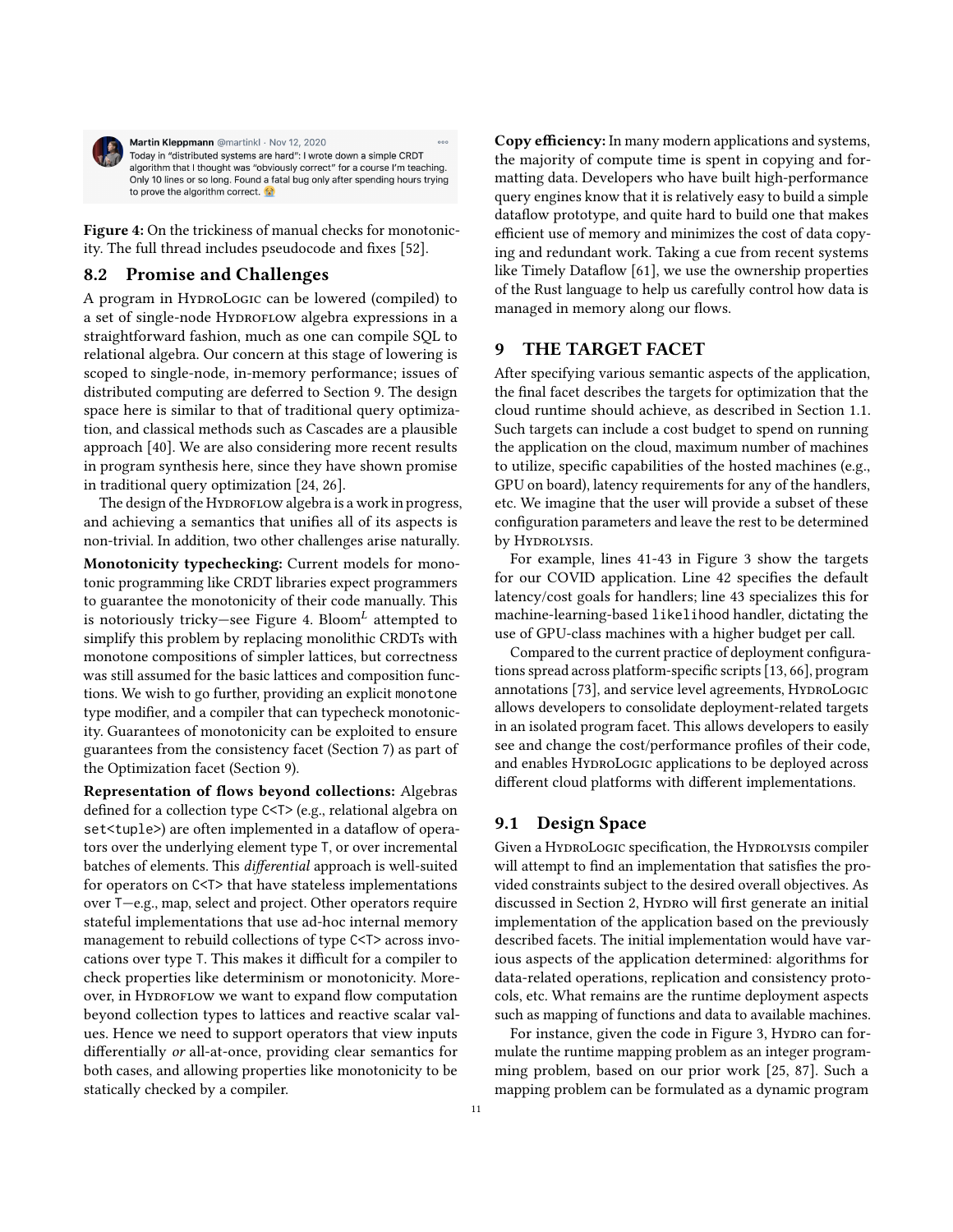partitioning problem. Suppose at any given time we have M different types of machine configurations to choose from, and  $n_i$  represents the number of instances we will use for machine of type *i*. We then have the following constraints:

• latency(add\_person,  $n_i$ )  $\leq$  100ms. The latency incurred by hosting add\_person on  $n_i$  instances of type  $i$  machines must be less than the specified value. We have one constraint for each pair of handler and machine type, and Figure [3](#page-5-0) shows a shortcut using the default construct while overriding it for the likelihood handler.

•  $cost(add\_person, n_i) \leq 0.01$ . The cost of running add\_person on  $n_i$  instances of type  $i$  machines must be less than the specified value. The value can either be specified by the end user or provided by the hosting platform.

•  $\sum_i n_i > 0$ . Allocate some machines to fulfill the workload.

The overall objective depends on the user specification, for instance minimizing the total number of machines used  $(\sum_i n_i)$ , or maximizing overall throughput of each handler  $f_i$  while executed on  $n_i$  machines  $(\sum_{i,j} tput(f_i, n_i))$ . More sophisticated objectives are possible, for instance incurring up to a fixed cost over a time period [\[14\]](#page-12-41).

As formulated above, our integer programming problem relies on having models to estimate latency, throughput, and cost of running each function given machine type and number of instances. Solving the problem gives us the values of each  $n_i$ , i.e., the number of instances to allocate for each machine configuration. Given that program objectives or resource costs can vary as the application executes in the cloud, we might need to periodically reformulate the problem based on the data available. Predicting or detecting when a reformulation is needed will be interesting future work.

Note that the above integer program might not have a solution, e.g., if the initial implementations were too costly to meet the given targets. If this arises, HYDRO can ask previous components to choose other implementations and reiterate the mapping procedure. This iterative process is simplified by decomposing the application into facets, allowing HYDRO to revert to a previous search state during compilation.

#### 9.2 Promise and Challenges

Our problem formulation above is inspired by prior work in multi-query optimization [\[77\]](#page-13-37), multi-objective optimization [\[82\]](#page-13-38) and scheduling tasks for serverless platforms [\[49\]](#page-13-39). Our faceted setting, however, also raises new challenges.

Cost modeling: Our integer programming problem formulation relies on having accurate cost models for different aspects of program execution on the cloud (e.g., latency prediction). While cost prediction has been a classic research topic in data management, much of the prior work has focused on single and distributed relational databases. The

cloud presents new challenges as functions can move across heterogeneous machines, and aspects such as machine prices and network latencies can vary at any time.

Solution enumeration: As mentioned earlier, our faceted approach allows Hypro to easily backtrack during compilation, should an initial strategy turn out to be infeasible given the configuration constraints. Implementing backtracking will rely on an efficient way to enumerate different implementations based on the previously described facets, and being able to do so efficiently in real time. This depends on the algorithms used to generate the initial implementations, for instance by considering types of query plans that were previously bypassed during code generation, or asking solvers to generate another satisfiable solution if formal methods-based algorithms are used. We will also need feedback mechanisms to interact with the user, should the provided specifications prove too stringent.

Adaptive optimization: One of the reasons for deploying applications on the cloud is to leverage the cloud's elasticity. As a consequence, the implementation generated by Hy-DRO will likely need to change over time. While HYDRO's architecture is designed to tackle that aspect by not having hard-wired rules for code generation, we will also devise new runtime monitoring and adaptive code generation techniques, in the spirit of prior work [\[17,](#page-12-42) [25,](#page-12-40) [34\]](#page-12-43).

## 10 CONCLUSION

We are optimistic that the time is ripe for innovation and adoption of new technologies for end-user distributed programming. This is based not only on our assessment of research progress and potential, but also the emerging competition among cloud vendors to bring third-party developers to their platforms. We are currently implementing the Hy-DROFLOW runtime, and exploring different algorithms to lift legacy design patterns to HyproLogic. Our next goals are to design the compilation strategies from HyproLogic to HYDROFLOW programs, and to explore the compilation of application-specific availability and consistency protocols. We are also contemplating related research agendas in security and developer experience including debugging and monitoring. There are many research challenges ahead, but we believe they can be addressed incrementally and in parallel, and quickly come together in practical forms.

## 11 ACKNOWLEDGMENTS

This work is supported in part by the National Science Foundation through grants CNS-1730628, IIS-1546083, IIS-1955488, IIS-2027575, CCF-1723352, and DOE award DE-SC0016260; the Intel-NSF CAPA center, and gifts from Adobe, Amazon, Ant Group, Ericsson, Facebook, Futurewei, Google, Intel, Microsoft, NVIDIA, Scotiabank, Splunk and VMware.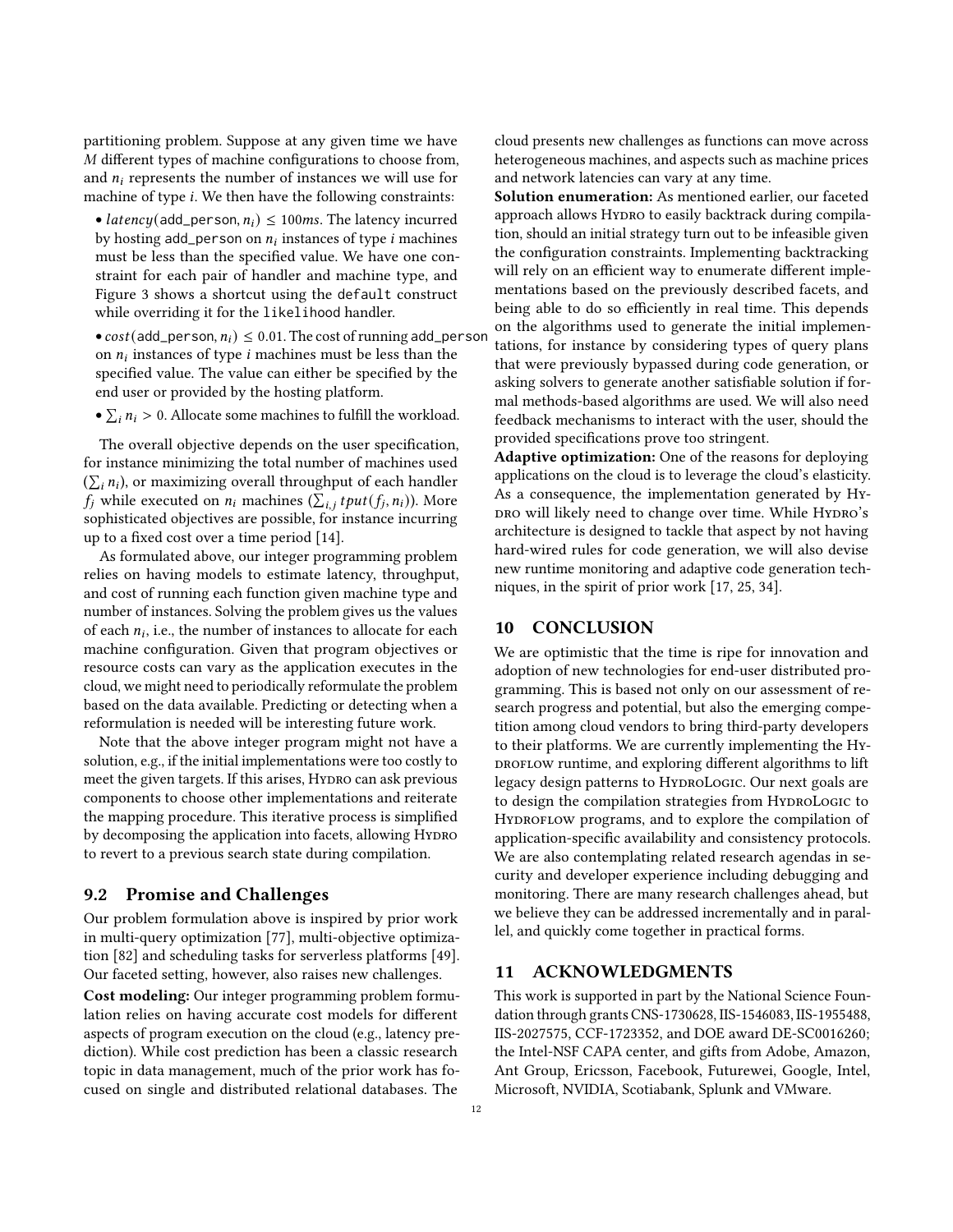#### **REFERENCES**

- <span id="page-12-23"></span>[1] Active Record. [https://github.com/rails/rails/tree/master/activerecord.](https://github.com/rails/rails/tree/master/activerecord)
- <span id="page-12-45"></span>[2] G. Agha. Concurrent object-oriented programming. Communications of the ACM, 33(9):125–141, 1990.
- <span id="page-12-28"></span>[3] S. Agrawal, S. Chaudhuri, and V. R. Narasayya. Automated selection of materialized views and indexes in sql databases. In VLDB, 2000.
- <span id="page-12-16"></span>[4] M. Ahmad and A. Cheung. Leveraging parallel data processing frameworks with verified lifting. In Proceedings Fifth Workshop on Synthesis, SYNT@CAV 2016, pages 67–83, 2016.
- <span id="page-12-17"></span>[5] M. Ahmad et al. Automatically leveraging mapreduce frameworks for data-intensive applications. In SIGMOD, pages 1205–1220, 2018.
- <span id="page-12-18"></span>[6] M. Ahmad et al. Automatically translating image processing libraries to halide. ACM Trans. Graph., 38(6):204:1–204:13, 2019.
- <span id="page-12-25"></span>[7] Akka homepage, Aug. 2020. [https//akka.io,](https//akka.io) retrieved 8/28/2020.
- <span id="page-12-1"></span>[8] I. E. Akkus, R. Chen, I. Rimac, M. Stein, K. Satzke, A. Beck, P. Aditya, and V. Hilt. SAND: Towards high-performance serverless computing. In USENIX ATC, pages 923–935, 2018.
- <span id="page-12-11"></span>[9] P. Alvaro, T. Condie, N. Conway, K. Elmeleegy, J. M. Hellerstein, and R. Sears. Boom analytics: exploring data-centric, declarative programming for the cloud. In Proceedings of the 5th European conference on Computer systems, pages 223–236, 2010.
- <span id="page-12-21"></span>[10] P. Alvaro, T. Condie, N. Conway, J. M. Hellerstein, and R. Sears. I do declare: consensus in a logic language. ACM SIGOPS Operating Systems Review, 43(4):25–30, 2010.
- <span id="page-12-2"></span>[11] P. Alvaro et al. Consistency Analysis in Bloom: a CALM and Collected Approach. In CIDR, pages 249–260, 2011.
- <span id="page-12-36"></span>[12] P. Alvaro et al. Blazes: Coordination analysis for distributed programs. In ICDE, pages 52–63. IEEE, 2014.
- <span id="page-12-39"></span>[13] Amazon. Amazon API gateway. https://aws.amazon.com/apigateway/.
- <span id="page-12-41"></span>[14] Amazon. Aws budgets update – track cloud costs and usage. [https://aws.amazon.com/blogs/aws/aws-budgets-update-track](https://aws.amazon.com/blogs/aws/aws-budgets-update-track-cloud-costs-and-usage)[cloud-costs-and-usage.](https://aws.amazon.com/blogs/aws/aws-budgets-update-track-cloud-costs-and-usage)
- <span id="page-12-6"></span>[15] T. J. Ameloot, F. Neven, and J. Van den Bussche. Relational transducers for declarative networking. In Principles of Database Systems (PODS), pages 283—-292, June 2011.
- <span id="page-12-32"></span>[16] M. Atkinson, D. Dewitt, D. Maier, F. Bancilhon, K. Dittrich, and S. Zdonik. The object-oriented database system manifesto. In Deductive and object-oriented databases, pages 223–240. Elsevier, 1990.
- <span id="page-12-42"></span>[17] R. Avnur and J. M. Hellerstein. Eddies: Continuously adaptive query processing. In Proceedings of the 2000 ACM SIGMOD International Conference on Management of Data, May 16-18, 2000, Dallas, Texas, USA, pages 261–272. ACM, 2000.
- <span id="page-12-33"></span>[18] P. Bailis, A. Fekete, M. J. Franklin, A. Ghodsi, J. M. Hellerstein, and I. Stoica. Coordination avoidance in database systems. Proc. VLDB Endow., 8(3):185–196, Nov. 2014.
- <span id="page-12-46"></span>[19] H. C. Baker and C. Hewitt. The incremental garbage collection of processes. SIGPLAN Not., 12(8):55–59, Aug. 1977.
- <span id="page-12-29"></span>[20] M. Balakrishnan, D. Malkhi, V. Prabhakaran, T. Wobber, M. Wei, and J. D. Davis. CORFU: A shared log design for flash clusters. In S. D. Gribble and D. Katabi, editors, Proceedings of the 9th USENIX Symposium on Networked Systems Design and Implementation, NSDI 2012, San Jose, CA, USA, April 25-27, 2012, pages 1–14. USENIX Association, 2012.
- <span id="page-12-34"></span>[21] V. Balegas, N. Preguiça, R. Rodrigues, S. Duarte, C. Ferreira, M. Najafzadeh, and M. Shapiro. Putting consistency back into eventual consistency. In EuroSys, pages 6:1–6:16, Bordeaux, France, Apr. 2015. Indigo.
- <span id="page-12-26"></span>[22] S. Bykov, A. Geller, G. Kliot, J. R. Larus, R. Pandya, and J. Thelin. Orleans: cloud computing for everyone. In SoCC, pages 1-14, 2011.
- <span id="page-12-10"></span>[23] C. Chedeau. React's architecture. In OSCON, July 2014.
- <span id="page-12-38"></span>[24] A. Cheung, O. Arden, S. Madden, A. Solar-Lezama, and A. C. Myers. StatusQuo: Making familiar abstractions perform using program analysis. In CIDR, 2013.
- <span id="page-12-40"></span>[25] A. Cheung, S. Madden, O. Arden, and A. C. Myers. Automatic partitioning of database applications. PVLDB, 5(11):1471–1482, 2012.
- <span id="page-12-15"></span>[26] A. Cheung, A. Solar-Lezama, and S. Madden. Optimizing databasebacked applications with query synthesis. In PLDI, pages 3–14, 2013.
- <span id="page-12-22"></span>[27] T. Condie, D. Chu, J. M. Hellerstein, and P. Maniatis. Evita raced: metacompilation for declarative networks. Proceedings of the VLDB Endowment, 1(1):1153–1165, 2008.
- <span id="page-12-8"></span>[28] N. Conway et al. Logic and lattices for distributed programming. In SoCC, pages 1–14, 2012.
- <span id="page-12-19"></span>[29] N. Crooks. A client-centric approach to transactional datastores. PhD thesis, University of Texas, Austin, 2020.
- <span id="page-12-35"></span>[30] N. Crooks, Y. Pu, L. Alvisi, and A. Clement. Seeing is believing: A client-centric specification of database isolation. In Proceedings of the ACM Symposium on Principles of Distributed Computing, PODC '17, page 73–82, New York, NY, USA, 2017. Association for Computing Machinery.
- <span id="page-12-20"></span>[31] N. Crooks, Y. Pu, N. Estrada, T. Gupta, L. Alvisi, and A. Clement. Tardis: A branch-and-merge approach to weak consistency. In Proceedings of the 2016 International Conference on Management of Data, SIGMOD '16, page 1615–1628, New York, NY, USA, 2016. Association for Computing Machinery.
- <span id="page-12-27"></span>[32] Dask parallel computing library. [https://dask.org/.](https://dask.org/)
- <span id="page-12-31"></span>[33] G. DeCandia, D. Hastorun, M. Jampani, G. Kakulapati, A. Lakshman, A. Pilchin, S. Sivasubramanian, P. Vosshall, and W. Vogels. Dynamo: amazon's highly available key-value store. ACM SIGOPS operating systems review, 41(6):205–220, 2007.
- <span id="page-12-43"></span>[34] A. Deshpande, Z. G. Ives, and V. Raman. Adaptive query processing. Foundations and Trends in Databases, 1(1):1–140, 2007.
- <span id="page-12-9"></span>[35] D. DeWitt and J. Gray. Parallel database systems: the future of high performance database systems. Communications of the ACM, 35(6):85– 98, 1992.
- <span id="page-12-13"></span>[36] Django. [https://www.djangoproject.com/.](https://www.djangoproject.com/)
- <span id="page-12-24"></span>[37] The Erlang programming language. [https://www.erlang.org.](https://www.erlang.org)
- <span id="page-12-12"></span>[38] E. Gamma, R. Helm, R. Johnson, and J. M. Vlissides. Design Patterns: Elements of Reusable Object-Oriented Software. Addison-Wesley Professional, 1 edition, 1994.
- <span id="page-12-30"></span>[39] J. Goldstein, A. S. Abdelhamid, M. Barnett, S. Burckhardt, B. Chandramouli, D. Gehring, N. Lebeck, C. Meiklejohn, U. F. Minhas, R. Newton, R. Peshawaria, T. Zaccai, and I. Zhang. A.M.B.R.O.S.I.A: providing performant virtual resiliency for distributed applications. Proc. VLDB Endow., 13(5):588–601, 2020.
- <span id="page-12-37"></span>[40] G. Graefe. The cascades framework for query optimization. IEEE Data Eng. Bull., 18(3):19–29, 1995.
- <span id="page-12-3"></span>[41] C. Granger. Against the current: What we learned from eve. In Future of Coding LIVE Conference, 2018. [https://futureofcoding.org/notes/live/](https://futureofcoding.org/notes/live/2018) [2018.](https://futureofcoding.org/notes/live/2018)
- <span id="page-12-14"></span>[42] S. Gulwani. Dimensions in program synthesis. In T. Kutsia, W. Schreiner, and M. Fernández, editors, PPoPP, pages 13–24, 2010.
- <span id="page-12-5"></span>[43] P. Helland and D. Campbell. Building on quicksand. In CIDR, 2009.
- <span id="page-12-7"></span>[44] J. M. Hellerstein. The declarative imperative: experiences and conjectures in distributed logic. ACM SIGMOD Record, 39(1):5–19, 2010.
- <span id="page-12-4"></span>[45] J. M. Hellerstein and P. Alvaro. Keeping calm: when distributed consistency is easy. Communications of the ACM, 63(9):72–81, 2020.
- <span id="page-12-0"></span>[46] J. M. Hellerstein, J. Faleiro, J. E. Gonzalez, J. Schleier-Smith, V. Sreekanti, A. Tumanov, and C. Wu. Serverless computing: One step forward, two steps back. In CIDR, 2019.
- <span id="page-12-44"></span>[47] C. Hewitt. Viewing control structures as patterns of passing messages. Artificial intelligence, 8(3):323–364, 1977.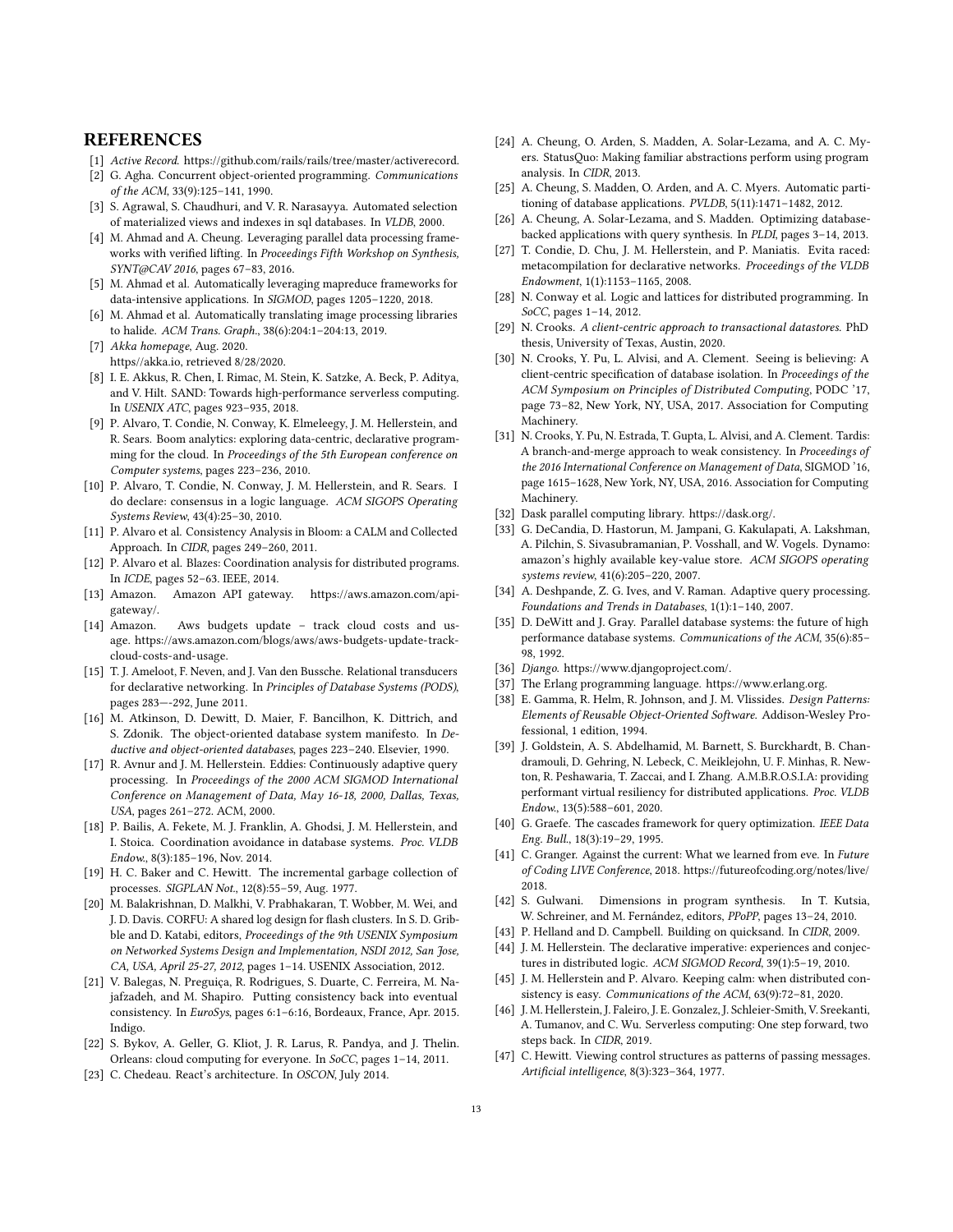- <span id="page-13-20"></span>[48] S. Idreos, K. Zoumpatianos, M. Athanassoulis, N. Dayan, B. Hentschel, M. S. Kester, D. Guo, L. M. Maas, W. Qin, A. Wasay, and Y. Sun. The periodic table of data structures. IEEE Data Eng. Bull., 41(3):64–75, 2018.
- <span id="page-13-39"></span>[49] K. Kaffes, N. J. Yadwadkar, and C. Kozyrakis. Centralized core-granular scheduling for serverless functions. In Proceedings of the ACM Symposium on Cloud Computing, SoCC 2019, Santa Cruz, CA, USA, November 20-23, 2019, pages 158–164. ACM, 2019.
- <span id="page-13-25"></span>[50] Kafka. Apache kafka. [https://kafka.apache.org.](https://kafka.apache.org)
- <span id="page-13-9"></span>[51] V. Kalavri, J. Liagouris, M. Hoffmann, D. Dimitrova, M. Forshaw, and T. Roscoe. Three steps is all you need: fast, accurate, automatic scaling decisions for distributed streaming dataflows. In 13th {USENIX} Symposium on Operating Systems Design and Implementation ({OSDI} 18), pages 783–798, 2018.
- <span id="page-13-33"></span>[52] M. Kleppmann. Twitter thread, Nov. 2020. [https://twitter.com/](https://twitter.com/martinkl/status/1327020435419041792) [martinkl/status/1327020435419041792.](https://twitter.com/martinkl/status/1327020435419041792)
- <span id="page-13-3"></span>[53] L. Kuper and R. R. Newton. Lvars: lattice-based data structures for deterministic parallelism. In ACM SIGPLAN, pages 71–84, 2013.
- <span id="page-13-13"></span>[54] C. Lattner and V. Adve. Llvm: A compilation framework for lifelong program analysis & transformation. In International Symposium on Code Generation and Optimization, 2004. CGO 2004., pages 75–86. IEEE, 2004.
- <span id="page-13-23"></span>[55] W. Lee, M. Papadakis, E. Slaughter, and A. Aiken. A constraint-based approach to automatic data partitioning for distributed memory execution. In M. Taufer, P. Balaji, and A. J. Peña, editors, Proceedings of the International Conference for High Performance Computing, Networking, Storage and Analysis, SC 2019, Denver, Colorado, USA, November 17-19, 2019, pages 45:1–45:24. ACM, 2019.
- <span id="page-13-27"></span>[56] B. Liskov. Distributed programming in argus. Commun. ACM, 31(3):300–312, Mar. 1988.
- <span id="page-13-24"></span>[57] C. Loncaric, E. Torlak, and M. D. Ernst. Fast synthesis of fast collections. In C. Krintz and E. Berger, editors, Proceedings of the 37th ACM SIGPLAN Conference on Programming Language Design and Implementation, PLDI 2016, Santa Barbara, CA, USA, June 13-17, 2016, pages 355–368. ACM, 2016.
- <span id="page-13-11"></span>[58] B. T. Loo, T. Condie, M. Garofalakis, D. E. Gay, J. M. Hellerstein, P. Maniatis, R. Ramakrishnan, T. Roscoe, and I. Stoica. Declarative networking. Communications of the ACM, 52(11):87–95, 2009.
- <span id="page-13-12"></span>[59] B. T. Loo, T. Condie, J. M. Hellerstein, P. Maniatis, T. Roscoe, and I. Stoica. Implementing declarative overlays. In Proceedings of the twentieth ACM symposium on Operating systems principles, pages 75–90, 2005.
- <span id="page-13-28"></span>[60] T. Magrino, J. Liu, N. Foster, J. Gehrke, and A. C. Myers. Efficient, consistent distributed computation with predictive treaties. In Proceedings of the Fourteenth EuroSys Conference 2019, EuroSys '19, New York, NY, USA, 2019. Association for Computing Machinery.
- <span id="page-13-8"></span>[61] F. e. a. McSherry. A modular implementation of timely dataflow in rust, 2017. [https://github.com/TimelyDataflow/timely-dataflow,](https://github.com/TimelyDataflow/timely-dataflow) retrieved 12/23/2020.
- <span id="page-13-10"></span>[62] E. Meijer. Reactive extensions (rx) curing your asynchronous programming blues. In ACM SIGPLAN Commercial Users of Functional Programming, pages 1–1. ACM, 2010.
- <span id="page-13-4"></span>[63] C. Meiklejohn and P. Van Roy. Lasp: A language for distributed, coordination-free programming. In Principles and Practice of Declarative Programming, pages 184–195, 2015.
- <span id="page-13-40"></span>[64] Message Passing Interface Forum. Mpi-2: Extensions to the messagepassing interface, 1997. [https://www.mcs.anl.gov/research/projects/](https://www.mcs.anl.gov/research/projects/mpi/mpi-standard/mpi-report-2.0/mpi2-report.htm) [mpi/mpi-standard/mpi-report-2.0/mpi2-report.htm,](https://www.mcs.anl.gov/research/projects/mpi/mpi-standard/mpi-report-2.0/mpi2-report.htm) retrieved 12/16/2020.
- <span id="page-13-1"></span>[65] Metadata Partners, LLC. Datomic: Technical overview, 2012. [https://web.archive.org/web/20120324023546/http:](https://web.archive.org/web/20120324023546/http://datomic.com/docs/datomic-whitepaper.pdf) [//datomic.com/docs/datomic-whitepaper.pdf.](https://web.archive.org/web/20120324023546/http://datomic.com/docs/datomic-whitepaper.pdf) Accessed: Dec.

13 2020.

- <span id="page-13-34"></span>[66] Microsoft. Azure management API. [https://azure.microsoft.com/en](https://azure.microsoft.com/en-us/services/api-management)[us/services/api-management.](https://azure.microsoft.com/en-us/services/api-management)
- <span id="page-13-17"></span>[67] M. Milano and A. C. Myers. Mixt: A language for mixing consistency in geodistributed transactions. SIGPLAN Notices, 53(4):226–241, 2018.
- <span id="page-13-5"></span>[68] M. Milano, R. Recto, T. Magrino, and A. C. Myers. A tour of gallifrey, a language for geodistributed programming. In SNAPL, 2019.
- <span id="page-13-18"></span>[69] P. Moritz et al. Ray: A distributed framework for emerging AI applications. In OSDI, pages 561–577, 2018.
- <span id="page-13-19"></span>[70] MPI Collective Functions. [https://docs.microsoft.com/en-us/message](https://docs.microsoft.com/en-us/message-passing-interface/mpi-collective-functions)[passing-interface/mpi-collective-functions.](https://docs.microsoft.com/en-us/message-passing-interface/mpi-collective-functions)
- <span id="page-13-15"></span>[71] J. Ragan-Kelley, C. Barnes, A. Adams, S. Paris, F. Durand, and S. Amarasinghe. Halide: a language and compiler for optimizing parallelism, locality, and recomputation in image processing pipelines. Acm Sigplan Notices, 48(6):519–530, 2013.
- <span id="page-13-26"></span>[72] B. Recht, C. Re, S. Wright, and F. Niu. Hogwild!: A lock-free approach to parallelizing stochastic gradient descent. Advances in neural information processing systems, 24:693–701, 2011.
- <span id="page-13-35"></span>[73] D. Rogora, S. Smolka, A. Carzaniga, A. Diwan, and R. Soulé. Performance annotations for cloud computing. In E. de Lara and S. Sundararaman, editors, 9th USENIX Workshop on Hot Topics in Cloud Computing, HotCloud. USENIX Association, 2017.
- <span id="page-13-29"></span>[74] S. Roy, L. Kot, G. Bender, B. Ding, H. Hojjat, C. Koch, N. Foster, and J. Gehrke. The homeostasis protocol: Avoiding transaction coordination through program analysis. In SIGMOD, SIGMOD '15, page 1311–1326, New York, NY, USA, 2015. Association for Computing Machinery.
- <span id="page-13-14"></span>[75] Ruby on Rails. [http://rubyonrails.org/.](http://rubyonrails.org/)
- <span id="page-13-21"></span>[76] M. Samuel, C. Yan, and A. Cheung. Demonstration of chestnut: An in-memory data layout designer for database applications. In D. Maier, R. Pottinger, A. Doan, W. Tan, A. Alawini, and H. Q. Ngo, editors, Proceedings of the 2020 International Conference on Management of Data, SIGMOD Conference 2020, online conference [Portland, OR, USA], June 14-19, 2020, pages 2813–2816. ACM, 2020.
- <span id="page-13-37"></span>[77] T. K. Sellis. Multiple-query optimization. ACM Trans. Database Syst., 13(1):23–52, 1988.
- <span id="page-13-2"></span>[78] M. Shapiro, N. Preguiça, C. Baquero, and M. Zawirski. Conflict-free replicated data types. In Symposium on Self-Stabilizing Systems, pages 386–400. Springer, 2011.
- <span id="page-13-30"></span>[79] K. C. Sivaramakrishnan, G. Kaki, and S. Jagannathan. Declarative programming over eventually consistent data stores. ACM SIGPLAN Notices, 50(6):413–424, 2015.
- <span id="page-13-16"></span>[80] A. Sivaraman et al. Packet transactions: High-level programming for line-rate switches. In SIGCOMM, pages 15–28, 2016.
- <span id="page-13-0"></span>[81] V. Sreekanti et al. Cloudburst: Stateful functions-as-a-service. PVLDB, 13(11):2438–2452, 2020.
- <span id="page-13-38"></span>[82] I. Trummer and C. Koch. Multi-objective parametric query optimization. SIGMOD Rec., 45(1):24–31, 2016.
- <span id="page-13-6"></span>[83] S. Weiss, P. Urso, and P. Molli. Logoot: A scalable optimistic replication algorithm for collaborative editing on p2p networks. In 2009 29th IEEE International Conference on Distributed Computing Systems, pages 404– 412. IEEE, 2009.
- <span id="page-13-31"></span>[84] M. Whittaker and J. M. Hellerstein. Interactive checks for coordination avoidance. Proc. VLDB Endow., 12(1):14–27, Sept. 2018.
- <span id="page-13-7"></span>[85] C. Wu, J. Faleiro, Y. Lin, and J. Hellerstein. Anna: A kvs for any scale. IEEE TKDE, 2019.
- <span id="page-13-32"></span>[86] C. Wu, V. Sreekanti, and J. M. Hellerstein. Transactional causal consistency for serverless computing. In SIGMOD, pages 83–97, 2020.
- <span id="page-13-36"></span>[87] C. Yan and A. Cheung. Leveraging lock contention to improve OLTP application performance. In PVLDB, pages 444–455, 2016.
- <span id="page-13-22"></span>C. Yan and A. Cheung. Generating application-specific data layouts for in-memory databases. Proc. VLDB Endow., 12(11):1513–1525, 2019.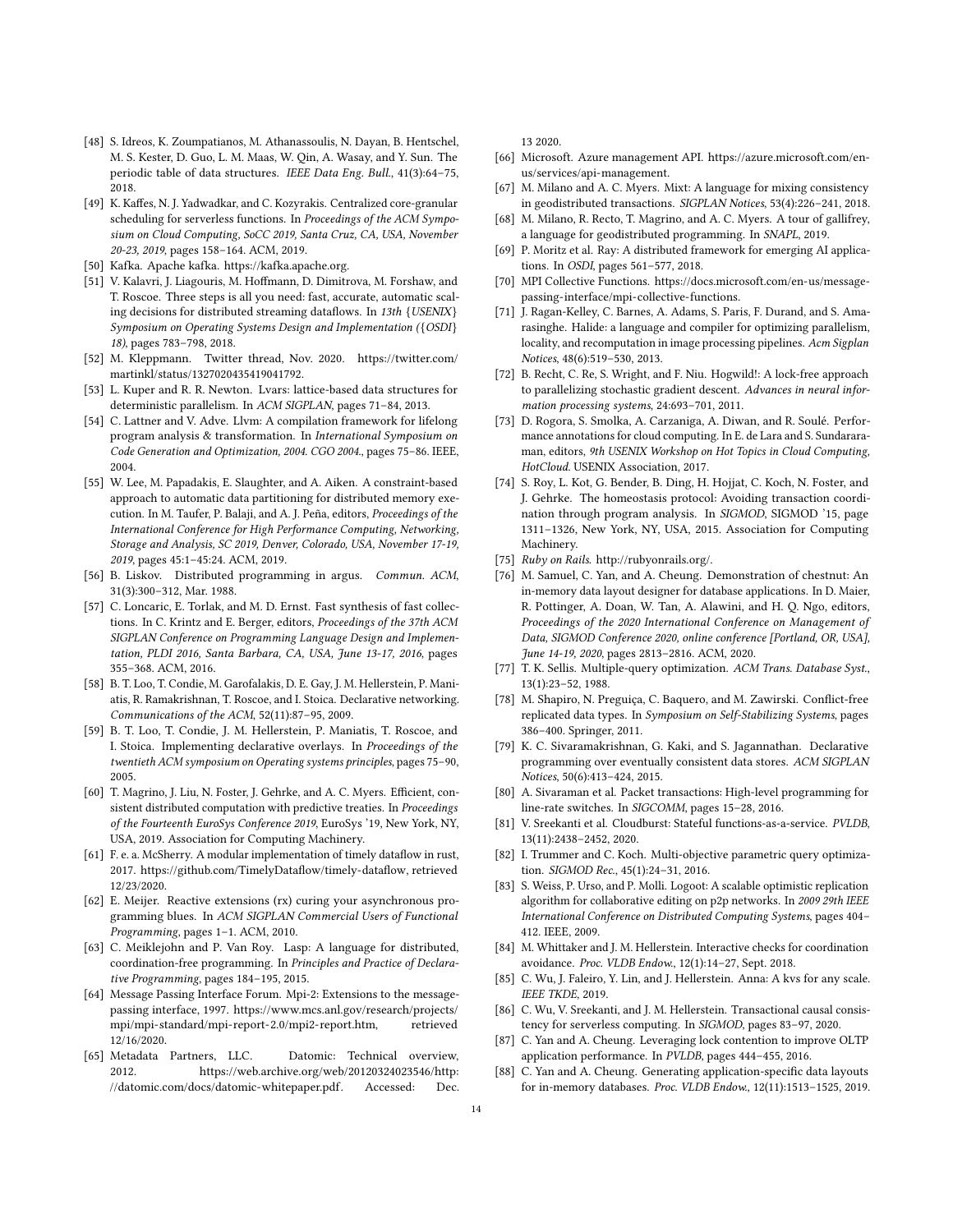# <span id="page-14-0"></span>A LIFTING LEGACY DESIGN PATTERNS

We aim for HYDROLOGIC to be a general-purpose IR that can be targeted from a range of input languages. In this section, we provide initial evidence that HYDROLOGIC can be a natural target for code written in a variety of accepted distributed design patterns: actors, futures, and MPI. We provide working implementations of all code from the paper at [https://github.com/hydro-project/cidr2021.](https://github.com/hydro-project/cidr2021)

# A.1 Actors

The Actor model has a long history [\[47\]](#page-12-44). In a nutshell, an actor is an object with three basic primitives [\[2\]](#page-12-45): (a) exchange messages with other actors, (b) update local state, and (c) spawn additional actors. Like other object abstractions, actors have private, encapsulated state. Actors are often implemented in a very lightweight fashion running in a single OS process; actor libraries like Erlang can run hundreds of thousands of actors per machine. At the same time, the asynchronous semantics of actors makes it simple to distribute them across machines.

Actors are like objects: they encapsulate state and handlers. HYDROLOGIC does not bind handlers to objects, but we can enforce that when lifting by generating a HYDRO-Logic program in which we have an Actor class keyed by actor\_id, and each handler's first argument identifies an actor\_id that associates the inbound message with a particular Actor instance. The HyproLogic to emulate spawning an actor simply creates a new Actor instance with a unique ID and runs any initialization code to associate initial state with the actor. In keeping with other actor implementations, each actor is very lightweight. HYDROLOGIC allows us to optionally specify availability, consistency and deployment for our actors' handlers. HYDROLYSIS can choose to how to partition/replicate actors across machines.

Actor frameworks provide event loops, and at first blush it is straightforward to map an actor method into HYDROLOGIC. Consider an actor method do\_foo(msg) with an RPC-like behavior in Erlang style:

```
1 | do_foo(msg) ->
```

```
2 foo(msg);
```
This translates literally into a HYDROLOGIC handler:

A Simple Actor Method in HYDROLOGIC on do foo(actor id, msg): return foo(msg)

RPC is a good match to the transducer model where code fragments are bracketed by send and receive. But actors are not transducers. In particular, they can issue blocking requests for messages at any point in their control flow. In the next listing, note that the actor first runs the function m\_pre(msg), then waits to receive a message in the mybox mailbox, after which it runs m\_post on the message it finds:

```
m(msg) ->
```

```
2 \mid m \text{ pre}(\text{msg})
```

```
3 receive
```

```
4 \mid {mybox, newmsg} ->
5 m_post(newmsg)
```

```
6 end.
```
We can translate this into two separate handlers in HyproLogic, but we need to make sure that (a) the state of the computation (heap and stack) after m\_pre runs is preserved, (b) m\_post can run from that same state of computation, and (c) that the handler doesn't do anyting else while waiting for newmsg. Coroutines are a common language construct that provides convenient versions of (a) and (b), and are found in many host languages for actors (including C# for Orleans and Scala for Akka). The third property (c) can be enforced across H<code>yɒroLo</code>GIc ticks by a status variable in the  $\arctan^2$  $\arctan^2$ :

|            | Mid-Method Message Handling in HYDROLOGIC       |  |
|------------|-------------------------------------------------|--|
|            | on m(actor_id: int, msg):                       |  |
|            | $\arctos[actor_id] . state := m_pre(msg)$       |  |
|            | $actors[actor_id].$ waiting := true             |  |
|            | on m_receive_mybox(actor_id: int, newmsg):      |  |
| $\sqrt{5}$ | result = m_post(actors[actor_id].state, newmsg) |  |
| $\sqrt{6}$ | actors.delete([actor_id])                       |  |
|            | return result                                   |  |
|            |                                                 |  |

Note that this HYDROLOGIC has to use non-monotonic mutation to capture the (arguably undesirable!) notion of blocking that is implicit in a synchronous receive call.

#### A.2 Promises and Futures

Another common language pattern for distributed messaging is Promises and Futures; this has roots in the actor literature as well [\[19\]](#page-12-46), but often appears independently. The basic idea is to spawn an asynchronous function call with a handle for the computation called a Promise, and a handle for the result called a Future. In the basic form, sequential code generates pairs of Promises and Futures, effectively launching the computation of each Promise in a separate thread of execution (perhaps on a remote machine), and continuing to process locally until the Future needs to be resolved. We take an example from the Ray framework in Python:

```
1 futures = [f.remote(i) for i in range(4)]
```

```
2 | x = g()3 print(ray.get(futures))
```
The function f is invoked as a promise for the numbers 0 through 3 via Ray's f. remote syntax; four futures are immediately stored in the array futures. The function g() then runs locally while the promises execute concurrently and remotely. After g() completes, the futures are resolved (in

<span id="page-14-1"></span> $\rm{^2The}$  attentive reader will note that we have elided a bit of bookkeeping here that buffers new inbound messages to m while the actor is waiting.